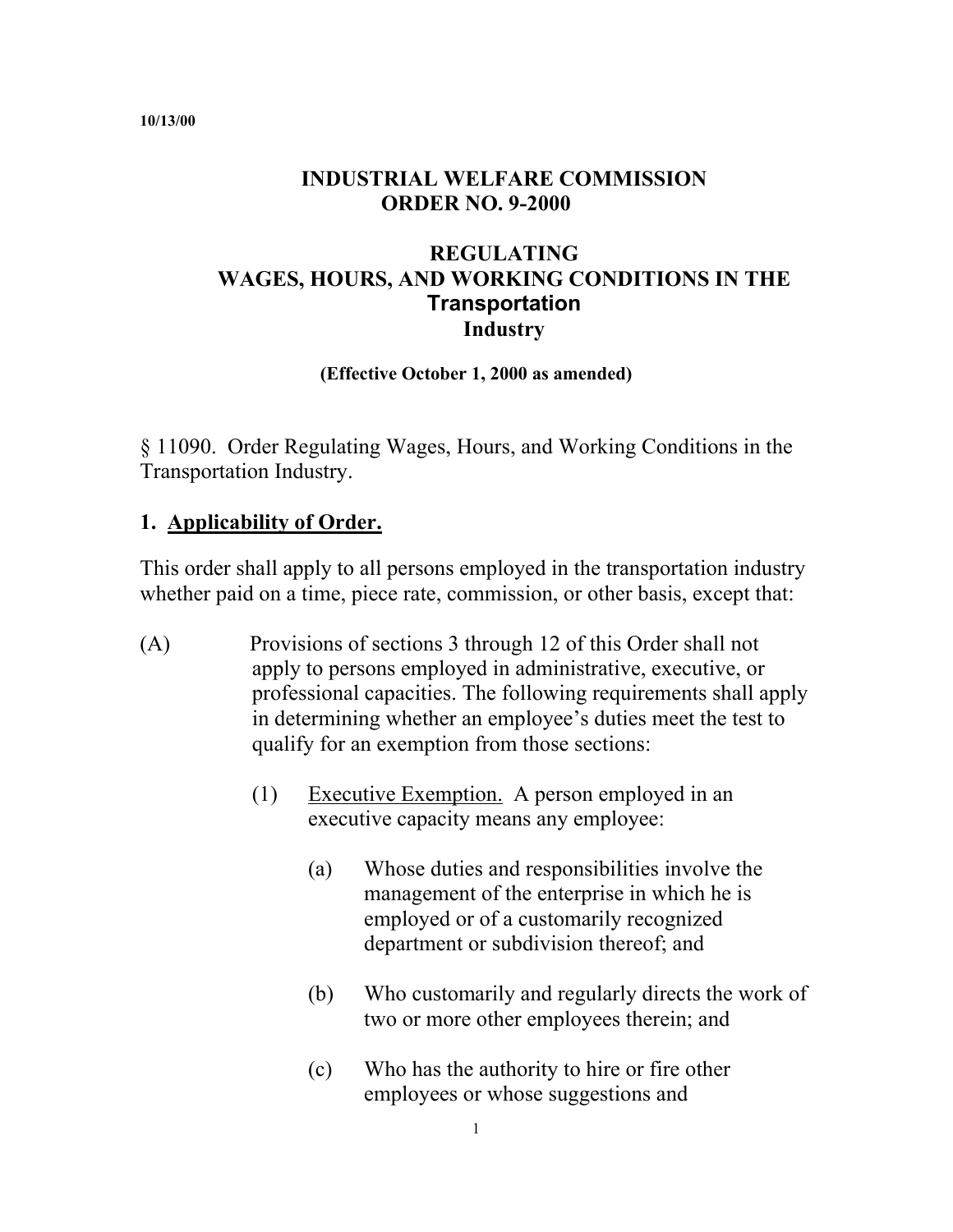recommendations as to the hiring or firing and as to the advancement and promotion or any other change of status of other employees will be given particular weight; and

- (d) Who customarily and regularly exercises discretion and independent judgment; and
- (e) Who is primarily engaged in duties which meet the test of the exemption. The activities constituting exempt work and non-exempt work shall be construed in the same manner as such items are construed in the following regulations under the Fair Labor Standards Act effective as of the date of this order: 29 C.F.R. §§ 541.102, 541.104-111, 541.115-116. Exempt work shall include, for example, all work that is directly and closely related to exempt work and work which is properly viewed as a means for carrying out exempt functions. The work actually performed by the employee during the course of the work week must, first and foremost, be examined and the amount of time the employee spends on such work, together with the employer's realistic expectations and the realistic requirements of the job, shall be considered in determining whether the employee satisfies this requirement.
- (f) Such an employee must also earn a monthly salary equivalent to no less than two times the state minimum wage for full-time employment. Fulltime employment is defined in Labor Code § 515(c) as 40 hours per week.
- (2) Administrative Exemption. A person employed in an administrative capacity means any employee:
	- (a) Whose duties and responsibilities involve either: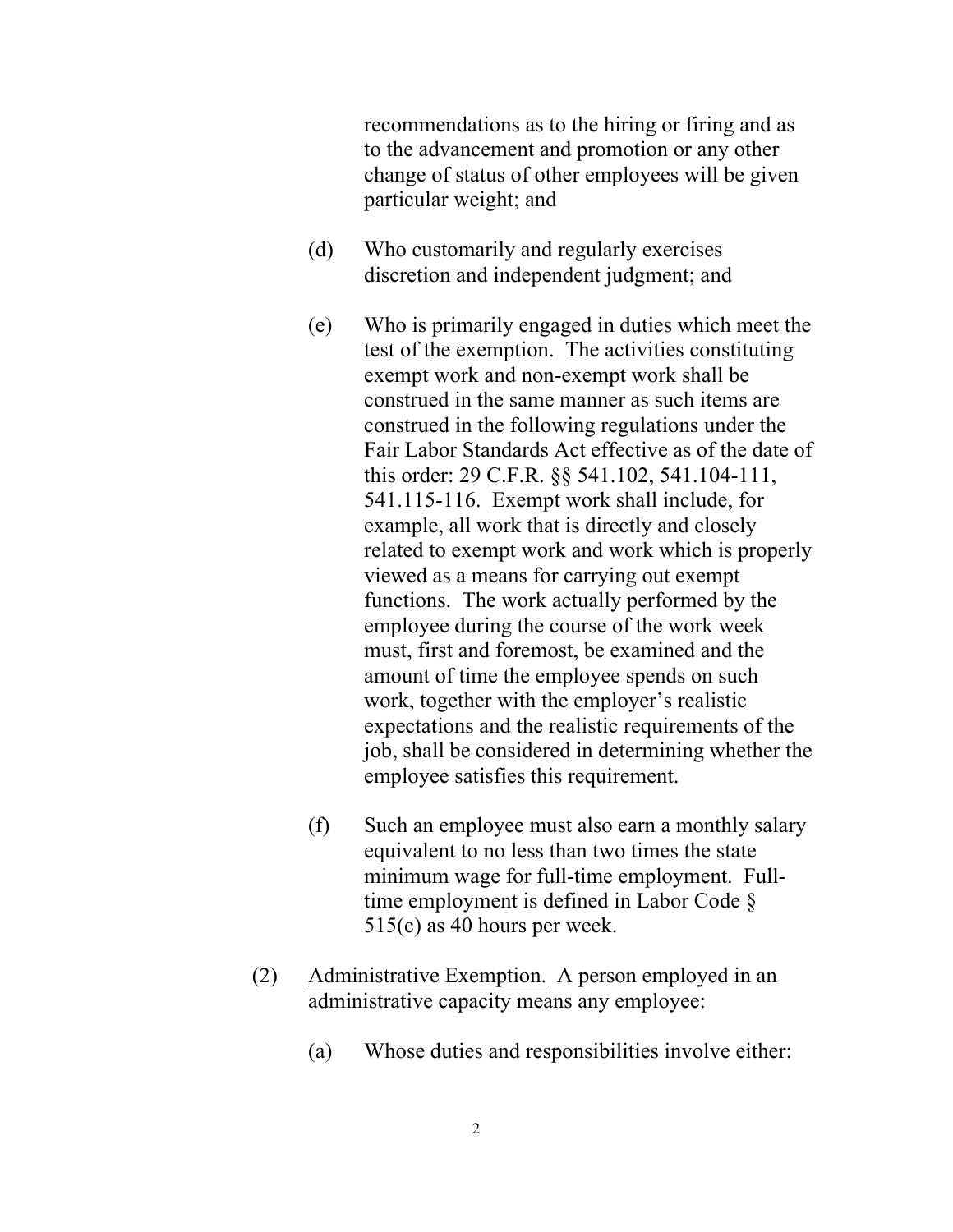- (1) The performance of office or non-manual work directly related to management policies or general business operations of his employer or his employer's customers, or
- (2) The performance of functions in the administration of a school system, or educational establishment or institution, or of a department of subdivision thereof, in work directly related to the academic instruction or training carried on therein; and
- (b) Who customarily and regularly exercises discretion and independent judgment; and
- (c) (1) Who regularly and directly assists a proprietor, or an employee employed in a bona fide executive or administrative capacity (as such terms are defined for purposes of this section), or
	- (2) who performs under only general supervision work along specialized or technical lines requiring special training, experience, or knowledge, or
	- (3) who executes under only general supervision special assignments and tasks, and
- (d) Who is primarily engaged in duties which meet the test of the exemption. The activities constituting exempt work and non-exempt work shall be construed in the same manner as such terms are construed in the following regulations under the Fair Labor Standards Act effective as of the date of this order: 29 C.F.R. §§ 541.201-205, 541.207 208, 541.210, 541.215. Exempt work shall include, for example, all work that is directly and closely related to exempt work and work which is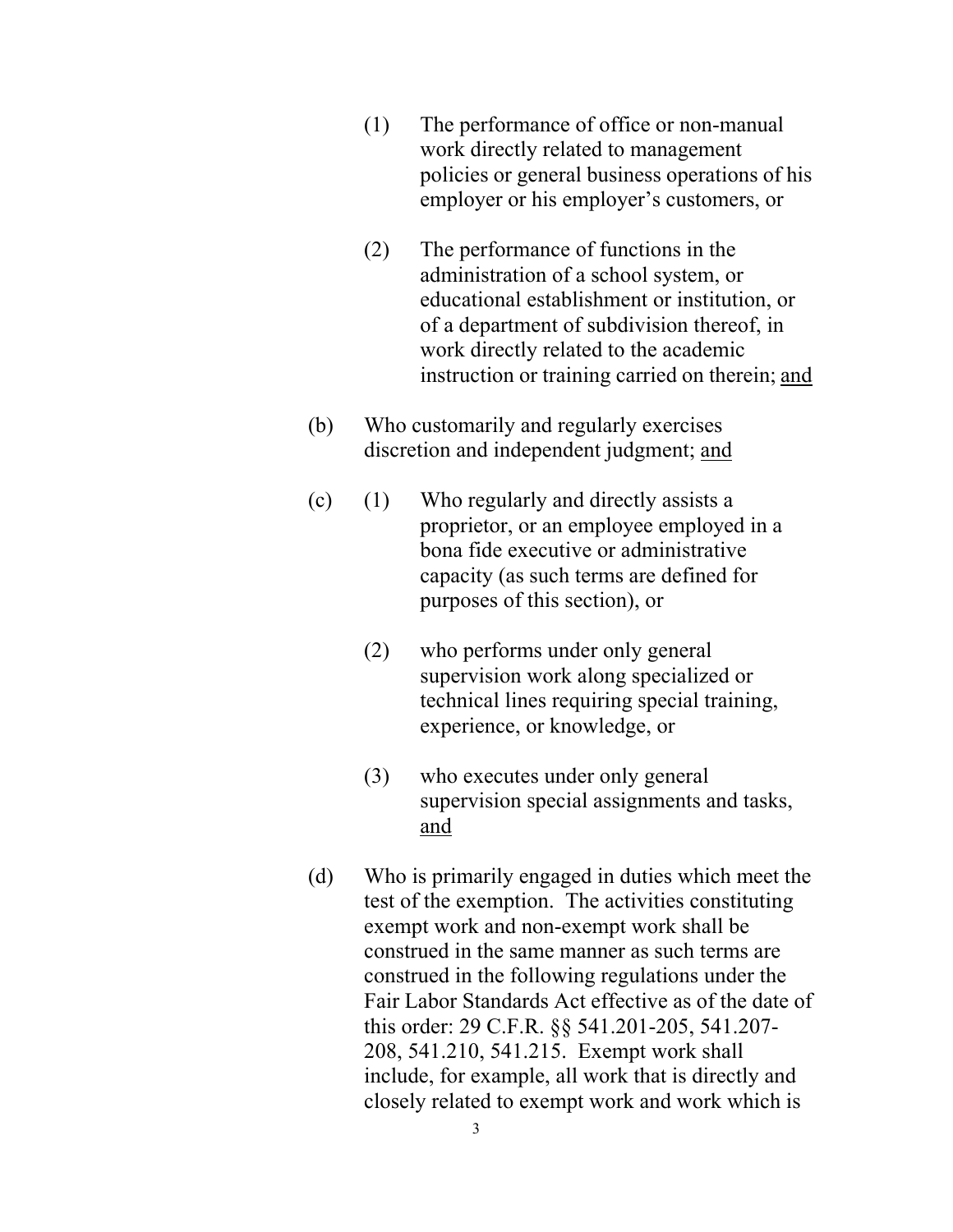properly viewed as a means for carrying out exempt functions. The work actually performed by the employee during the course of the work week must, first and foremost, be examined and the amount of time the employee spends on such work, together with the employer's realistic expectations and the realistic requirements of the job, shall be considered in determining whether the employee satisfies this requirement.

- (e) Such employee must also earn a monthly salary equivalent to no less than two times the state minimum wage for full-time employment. Full – time employment is defined in Labor Code § 515(c) as 40 hours per week.
- (3) Professional Exemption. A person employed in a professional capacity means any employee who meets all of the following requirements:
	- (a) (1) Who is licensed or certified by the State of California and is primarily engaged in the practice of one of the following recognized professions: law, medicine, dentistry, optometry, architecture, engineering, teaching, or accounting; or
		- (2) Who is primarily engaged in an occupation commonly recognized as a learned or artistic profession. For the purposes of this subsection, "learned or artistic profession" means an employee who is primarily engaged in the performance of:
			- (i) Work requiring knowledge of an advanced type in a field or science or learning customarily acquired by a prolonged course of specialized intellectual instruction and study, as distinguished from a general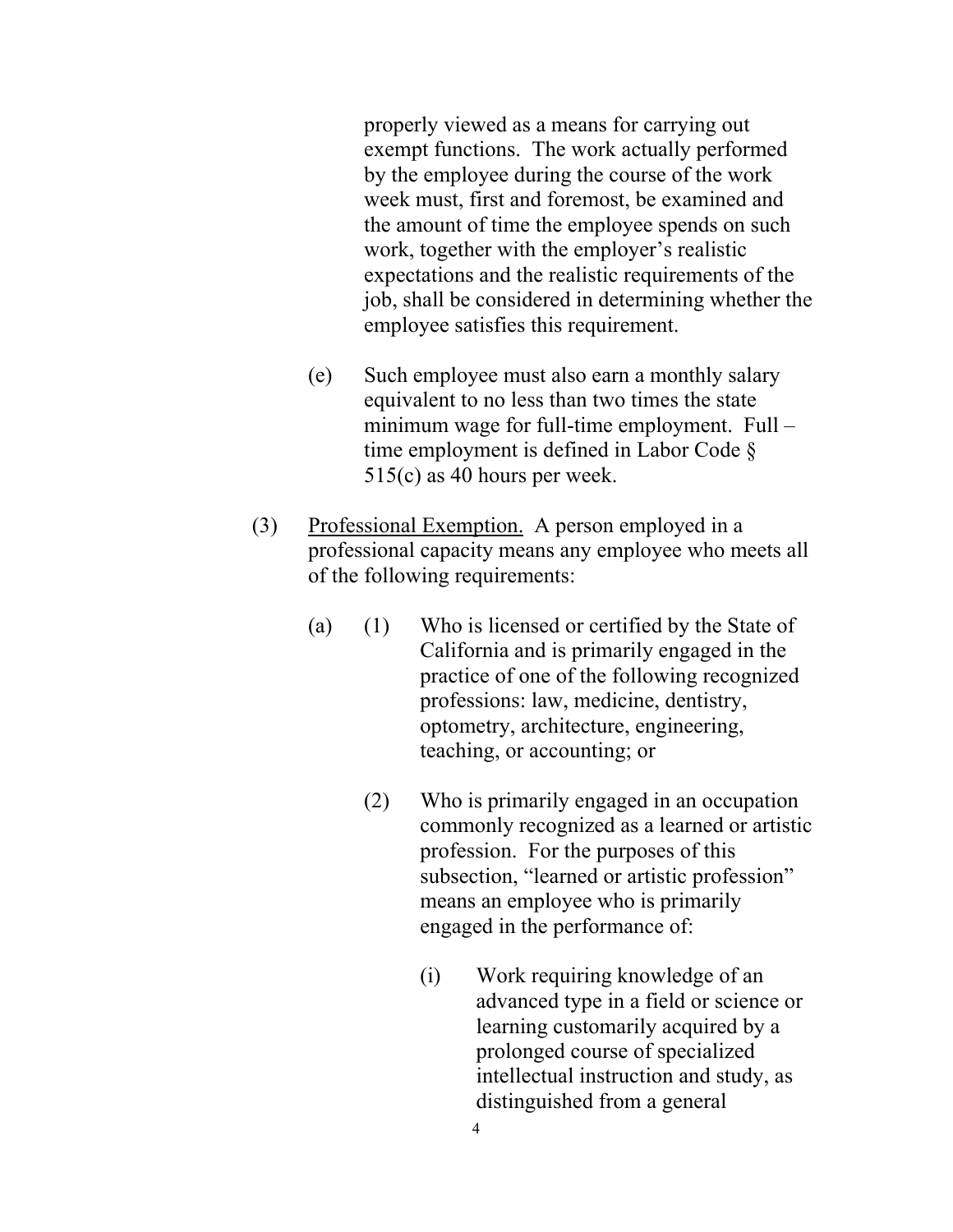academic education and from an apprenticeship, and from training in the performance of routine mental, manual, or physical processes, or work that is an essential part of or necessarily incident to any of the above work; or

- (ii) Work that is original and creative in character in a recognized field of artistic endeavor (as opposed to work which can be produced by a person endowed with general manual or intellectual ability and training), and the result of which depends primarily on the invention, imagination, or talent of the employee or work that is an essential part of or necessarily incident to any of the above work; and
- (iii) Whose work is predominantly intellectual and varied in character (as opposed to routine mental, manual, mechanical, or physical work) and is of such character that the output produced or the result accomplished cannot be standardized in relation to a given period of time.
- (b) Who customarily and regularly exercises discretion and independent judgment in the performance of duties set forth in paragraph (a).
- (c) Who earns a monthly salary equivalent to no less than two times the state minimum wage for fulltime employment. Full-time employment is defined in Labor Code §515 (c) as 40 hours per week.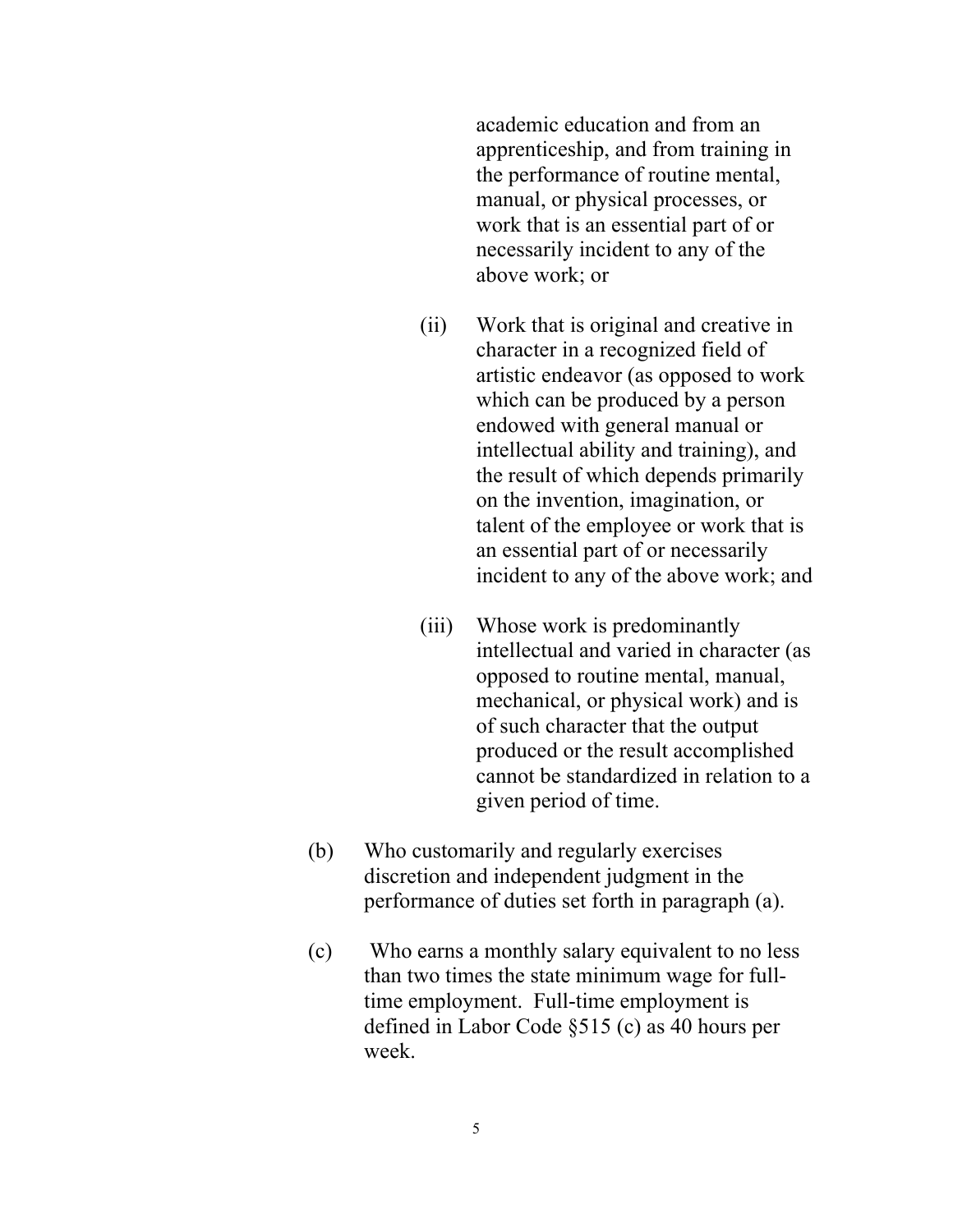- (d) Subsection  $(a)(2)$  above is intended to be construed in accordance with the following provisions of federal law as they existed as of the date of this Wage Order: 29 C.F.R. §§ 541.207, 541.301(a) (d), 541.302, 541.306, 541.307, 541.308, and 541.310.
- (e) Notwithstanding the provisions of this subsection, pharmacists employed to engage in the practice of pharmacy, and registered nurses employed to engage in the practice of nursing, shall not be considered exempt professional employees, nor shall they be considered exempt from coverage for the purposes of this subsection unless they individually meet the criteria established for exemption as executive or administrative employees.
- $(f)$  Subsection (e) above, shall not apply to the following advanced practice nurses:
	- (1) Certified nurse midwives who are primarily engaged in performing duties for which certification is required pursuant to Article 2.5 (commencing with Section 2746) of Chapter 6 of Division 2 of the Business and Professions Code.
	- (2) Certified nurse anesthetists who are primarily engaged in performing duties for which certification is required pursuant to Article 7 (commencing with Section 2825) of Chapter 6 of Division 2 of the Business and Professions Code.
	- (3) Certified nurse practitioners who are primarily engaged in performing duties for which certification is required pursuant to Article 8 (commencing with Section 2834)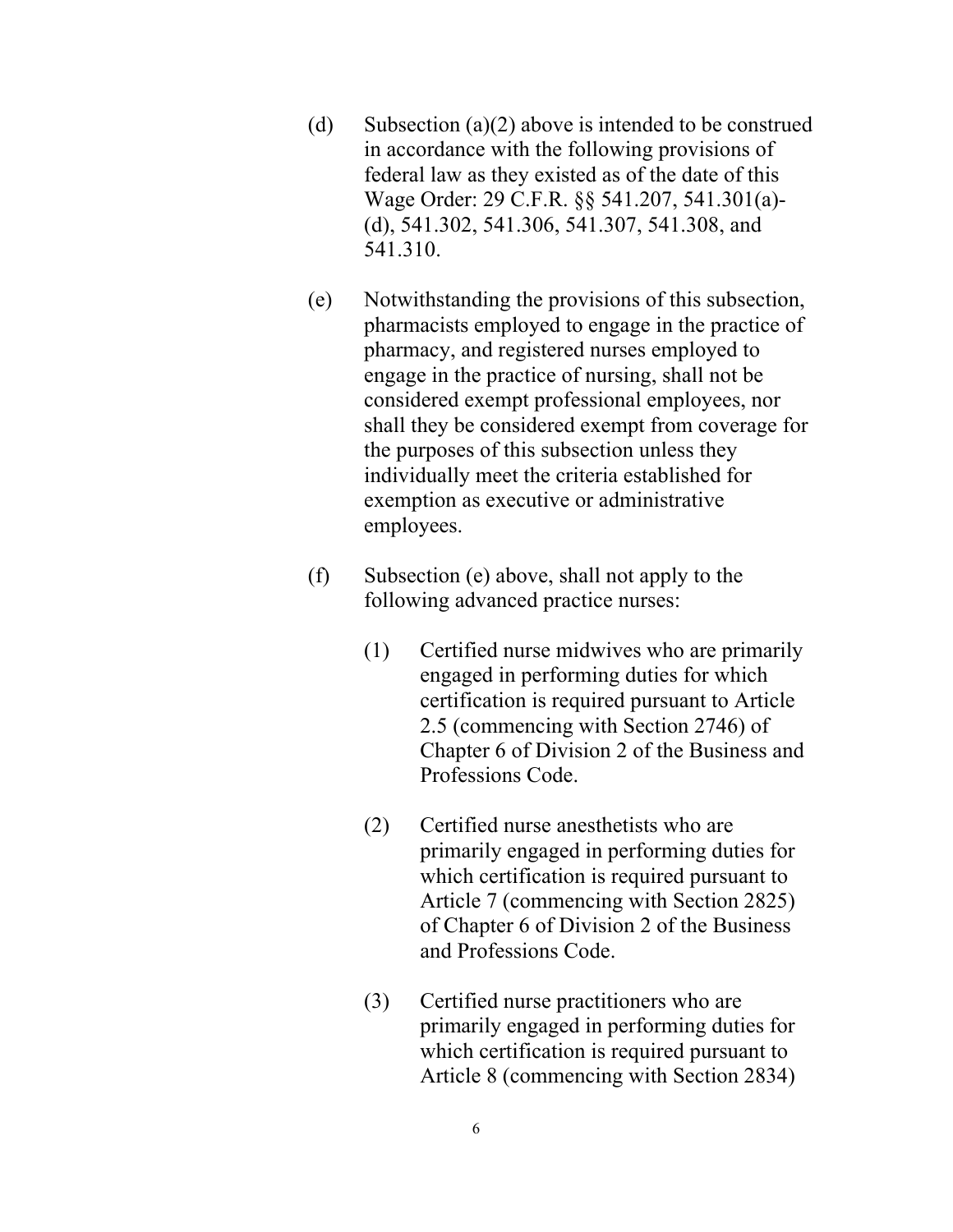of Chapter 6 of Division 2 of the Business and Professions Code.

- (4) Nothing in this paragraph shall exempt the occupations set forth in subparagraphs (1), (2), and (3) from meeting the requirements of subsection  $1(A)(3)(a) - (c)$ , above.
- (g) Except as provided in subsection (h), an employee in the computer software field shall be exempt, if all of the following apply:
	- (1) The employee is primarily engaged in work that is intellectual or creative and that requires the exercise of discretion and independent judgment, and the employee is primarily engaged in duties that consist of one or more of the following:
		- (i) The application of systems analysis techniques and procedures, including consulting with users, to determine hardware, software, or system functional specifications.
		- (ii) The design, development, documentation, analysis, creation, testing, or modification of computer systems or programs, including prototypes, based on and related to, user or system design specifications.
		- (iii) The documentation, testing, creation, or modification of computer programs related to the design of software or hardware for computer operating systems.
	- (2) The employee is highly skilled and is proficient in the theoretical and practical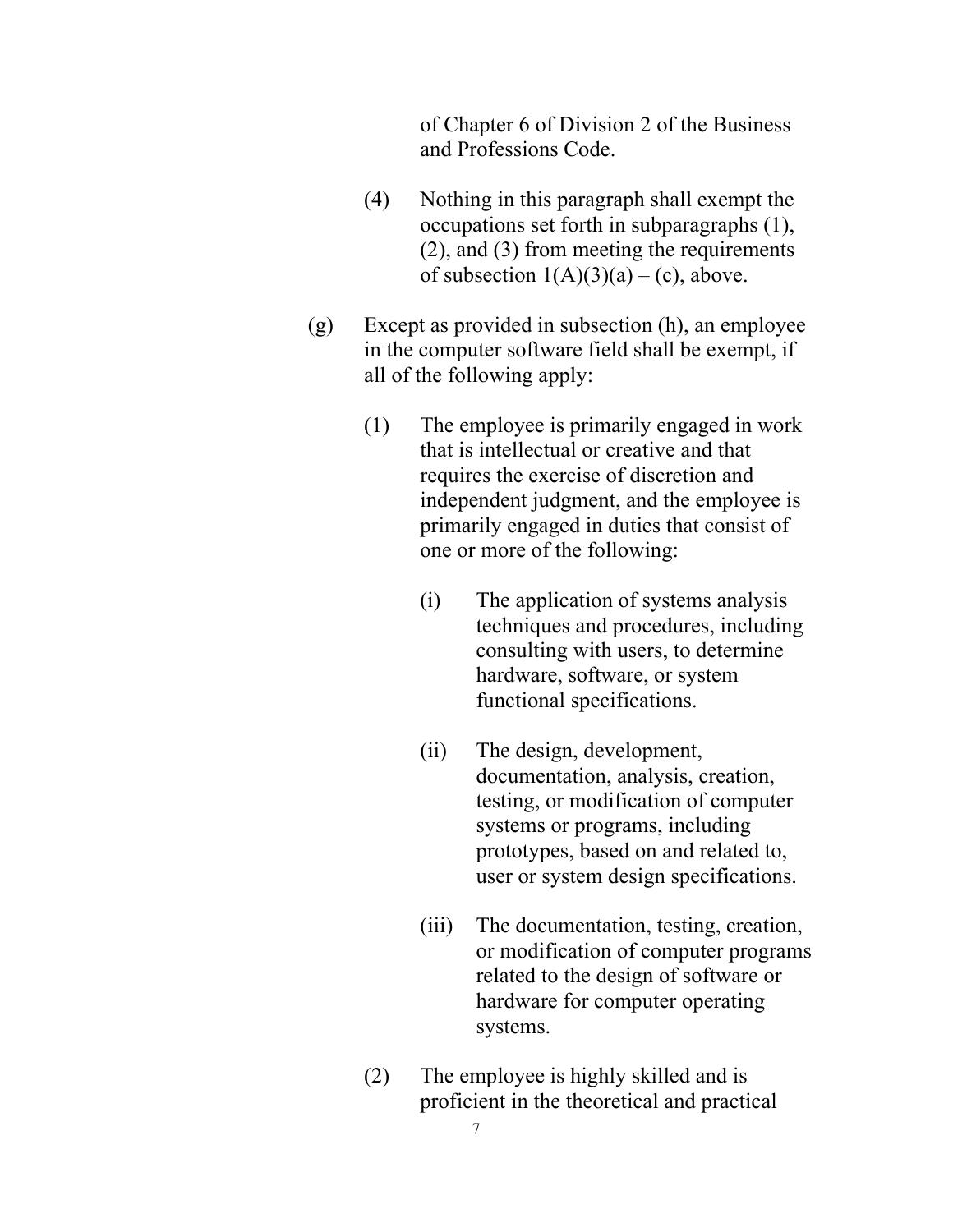application of highly specialized information to computer systems analysis, programming, and software engineering. A job title shall not be determinative of the applicability of this exemption.

- (3) The employee's hourly rate of pay is not less than forty-one dollars (\$41.00). The Division of Labor Statistics and Research shall adjust this pay rate on October 1 of each year to be effective on January 1 of the following year by an amount equal to the percentage increase in the California Consumer Price Index for Urban Wage Earners and Clerical Workers.
- (h) The exemption provided in subsection  $(g)$  does not apply to an employee if any of the following apply:
	- (1)The employee is a trainee or employee in an entrylevel position who is learning to become proficient in the theoretical and practical application of highly specialized information to computer systems analysis, programming, and software engineering.
	- (2) The employee is in a computer-related occupation but has not attained the level of skill and expertise necessary to work independently and without close supervision.
	- (3) The employee is engaged in the operation of computers or in the manufacture, repair, or maintenance of computer hardware and related equipment.
	- (4) The employee is an engineer, drafter, machinist, or other professional whose work is highly dependent upon or facilitated by the use of computers and computer software programs and who is skilled in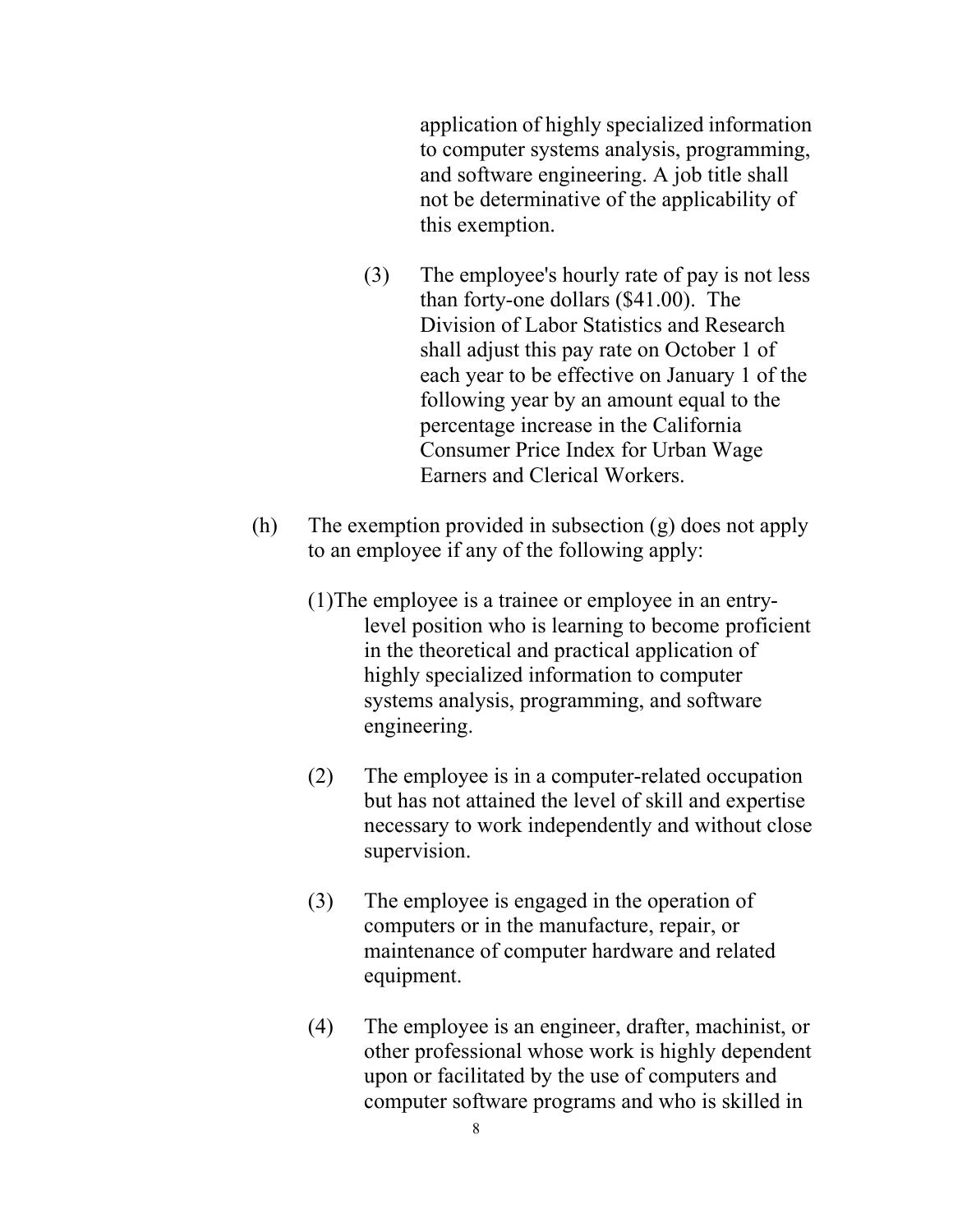computer-aided design software, including CAD/CAM, but who is not in a computer systems analysis or programming occupation.

- (5) The employee is a writer engaged in writing material, including box labels, product descriptions, documentation, promotional material, setup and installation instructions, and other similar written information, either for print or for on screen media or who writes or provides content material intended to be read by customers, subscribers, or visitors to computer-related media such as the World Wide Web or CD-ROMs.
- $(6)$  The employee is engaged in any of the activities set forth in subsection (g) for the purpose of creating imagery for effects used in the motion picture, television, or theatrical industry.
- (B) The provisions of this Order shall not apply to employees directly employed by the State or any county, incorporated city or town or other municipal corporation, or to outside salespersons.
- (C) Provisions of this Order shall not apply to any individual who is the parent, spouse, child, or legally adopted child or the employer.
- (D) Except as provided in sections 4, 10, 11, 12, and 20 through 22, this Order shall not be deemed to cover those employees who have entered into a collective bargaining agreement under and in accordance with the provisions of the Railway Labor Act, 45 U.S.C. sections 151 et seq.
- (E) Effective January 1, 2001, the provisions of this Order shall not apply to any individual participating in a national service program, such as AmeriCorps, carried out using assistance provided under Section 12571 of Title 42 of the United States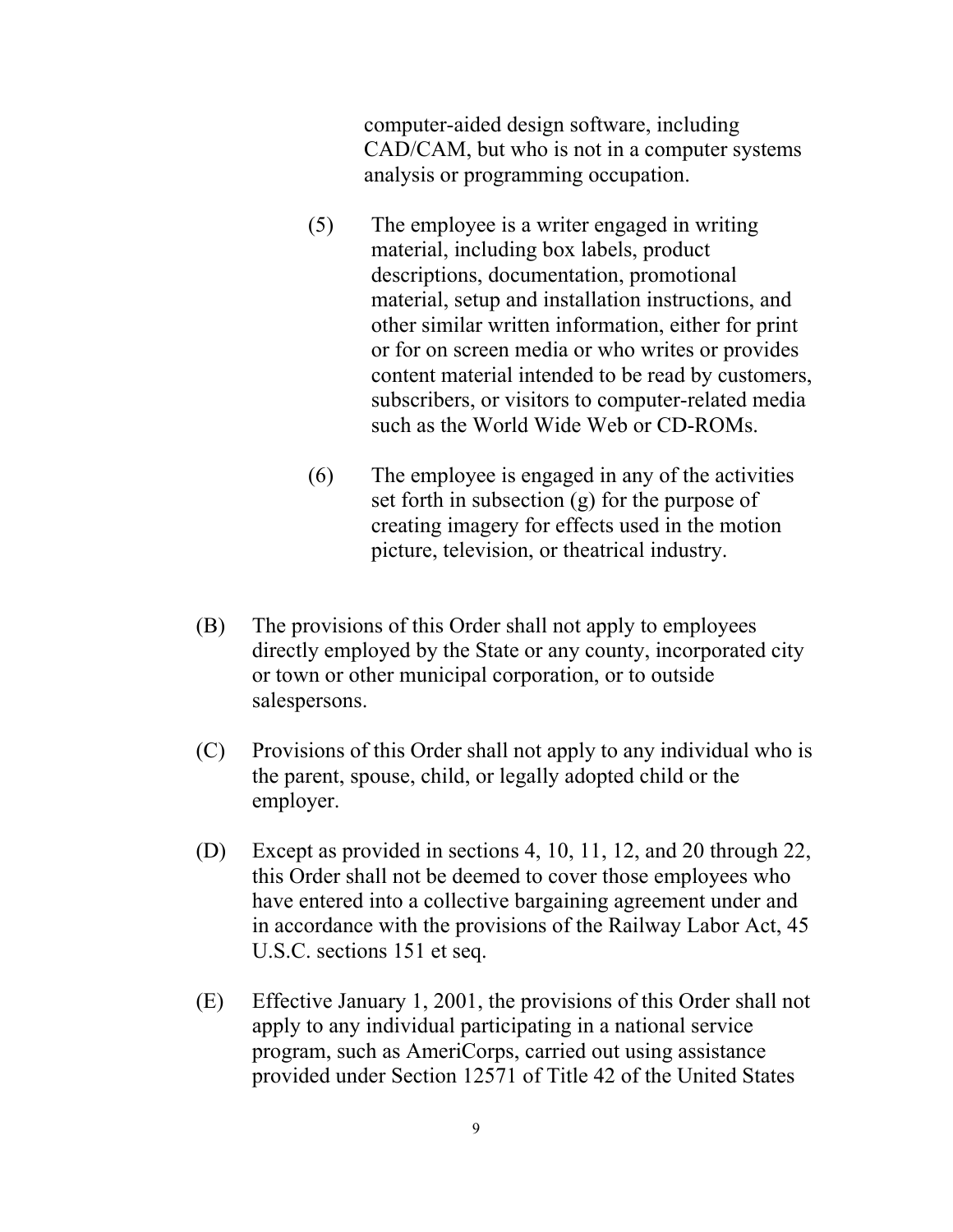Code. (See Stats. 2000, ch. 365, amending Labor Code § 1171.)

#### **2. Definitions***.*

- (A) "Commission" means the Industrial Welfare Commission of the State of California.
- (B) "Division" means the Division of Labor Standards Enforcement of the State of California.
- (C) "Transportation Industry" means any industry, business, or establishment operated for the purpose of conveying persons or property from one place to another whether by rail, highway, air, or water, and all operations and services in connection therewith; and also includes storing or warehousing of goods or property, and the repairing, parking, rental, maintenance, or cleaning of vehicles.
- (D) An "alternative workweek schedule" means any regularly scheduled workweek requiring an employee to work more than eight (8) hours in a 24-hour period.
- (E) "Employ" means to engage, suffer, or permit to work.
- $(F)$ "Employee" means any person employed by an employer.
- (G) "Employer" means any person as defined in Section 18 of the Labor Code, who directly or indirectly, or through an agent or any other person, employs or exercises control over the wages, hours, or working conditions of any person.
- (H) "Hours worked" means the time during which an employee is subject to the control of an employer, and includes all the time the employee is suffered or permitted to work, whether or not required to do so.
- (I) "Minor" means, for the purpose of this Order, any person under the age of eighteen (18) years.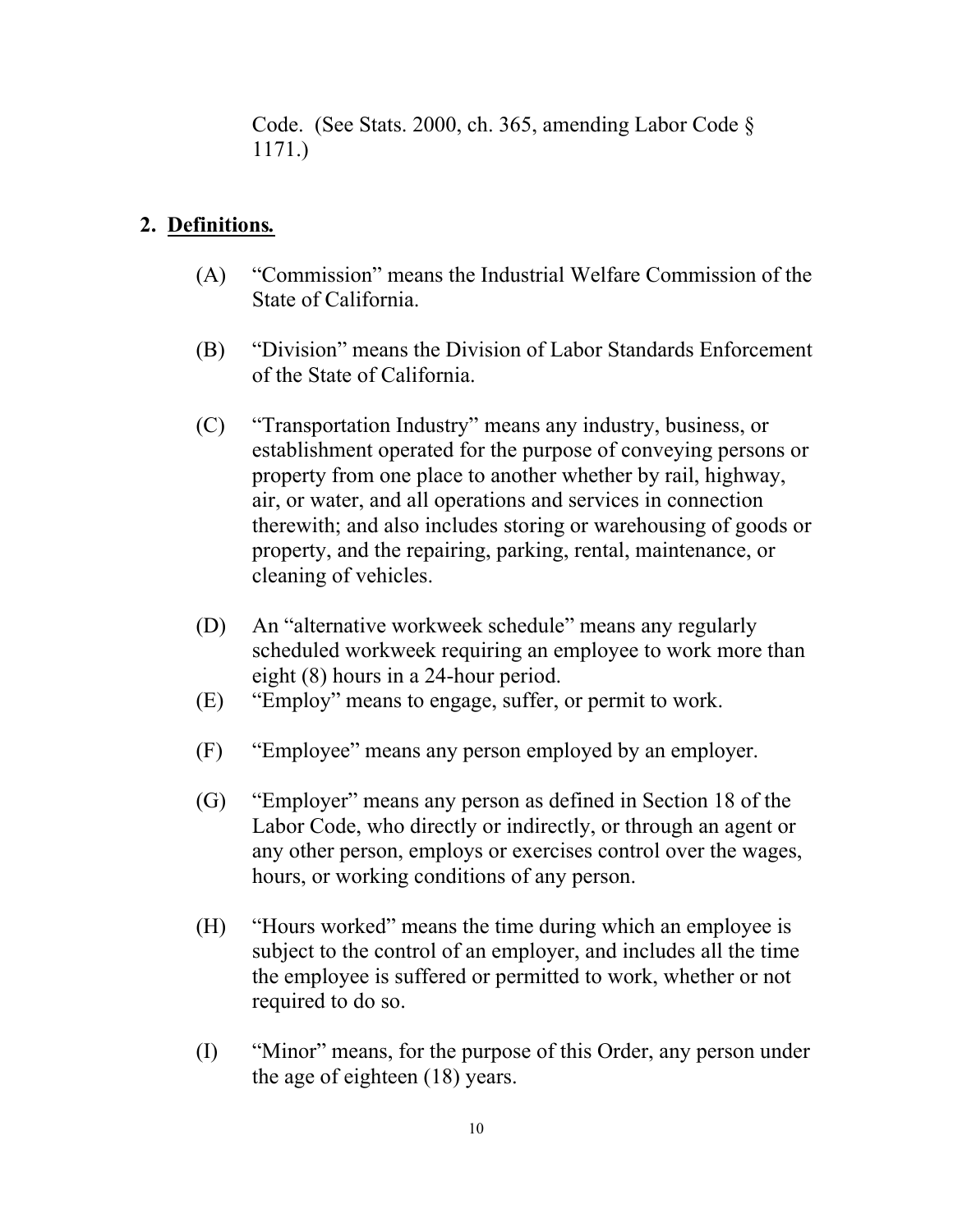- (J) "Outside Salesperson" means any person, 18 years if age or over, who customarily and regularly works more than half the working time away from the employer's place of business selling tangible or intangible items or obtaining orders or contracts for products, services or use of facilities.
- $(K)$  "Primarily" as used in section 1, Applicability, means more than one-half the employee's work time.
- (L) "Shift" means designated hours of work by an employee, with a designated beginning time and quitting time.
- (M) "Split shift" means a work schedule which is interrupted by non-paid non-working periods established by the employer, other than bona fide rest or meal periods.
- (N) "Teaching" means, for the purpose of section 1 of this Order, the profession of teaching under a certificate from the Commission for Teacher Preparation and Licensing or teaching in an accredited college or university.
- $(0)$ "Wages" (See California Labor Code, section 200)
- (P) "Workday" and "day" mean any consecutive 24-hour period beginning at the same time each calendar day.
- (Q) "Workweek" and "week" mean any seven (7) consecutive days, starting with the same calendar day each week. "Workweek" is a fixed and regularly recurring period of 168 hours, seven (7) consecutive 24-hour periods.

#### **3. Hours and Days of Work.**

#### DAILY OVERTIME - GENERAL PROVISIONS

(A) The following overtime provisions are applicable to employees eighteen (18) years of age or over and to employees sixteen (16) or seventeen (17) years of age who are not required by law to attend school and are not otherwise prohibited by law from engaging in the subject work Such employees shall not be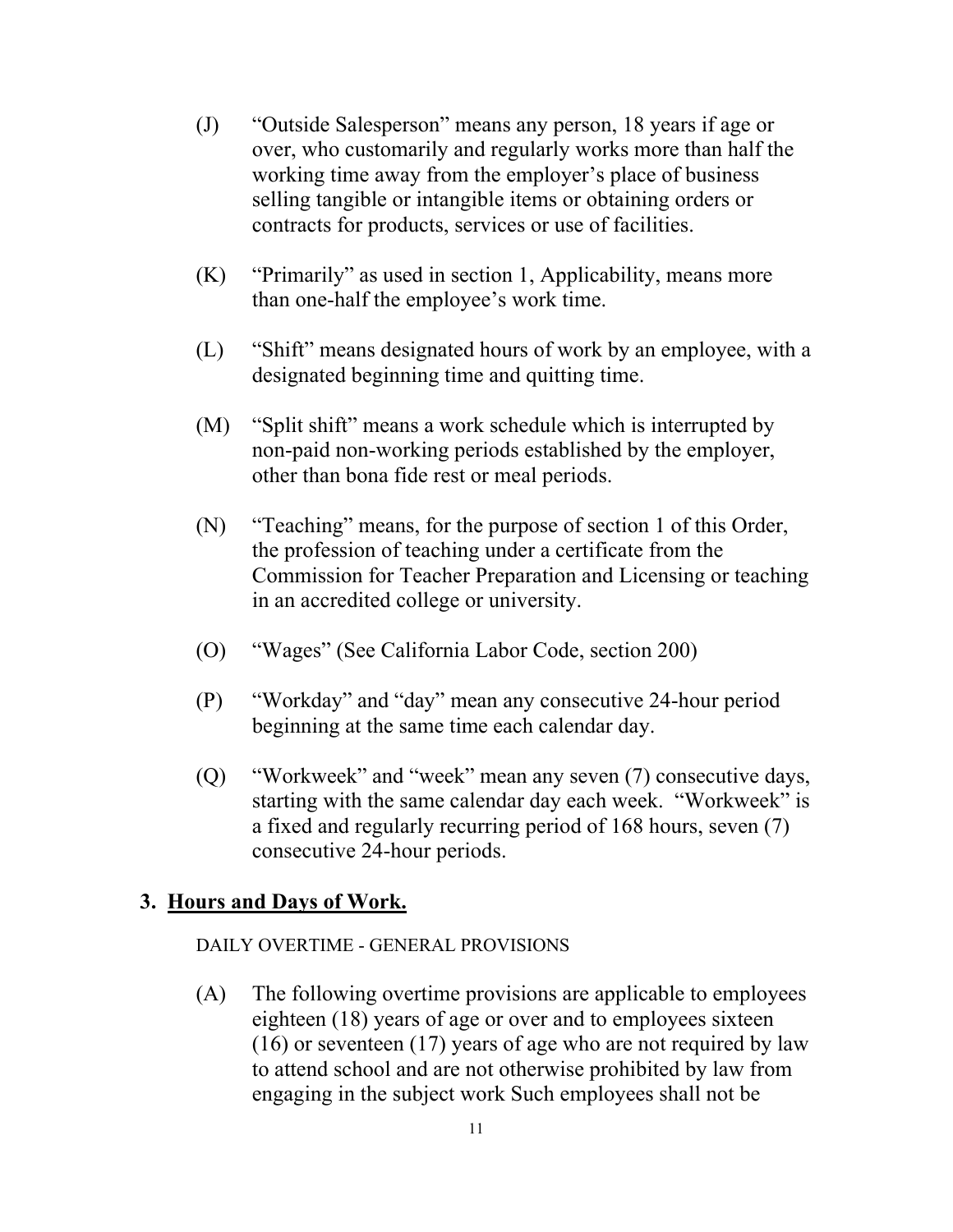employed more than eight (8) hours in any workday or more than forty (40) hours in any workweek unless the employee receives one and one-half  $(1 \frac{1}{2})$  times such employee's regular rate of pay for all hours worked over forty (40) hours in the workweek. Eight (8) hours of labor constitutes a day's work*.*  Employment beyond eight (8) hours in any workday or more than six (6) days in any workweek is permissible provided the employee is compensated for such overtime at not less than:

- (1) One and one-half  $(1 \frac{1}{2})$  times the employee's regular rate of pay for all hours worked in excess of eight (8) hours up to and including twelve (12) hours in any workday, and for the first eight (8) hours worked on the seventh  $(7<sup>th</sup>)$  consecutive day of work in a workweek; and
- (2) Double the employee's regular rate of pay for all hours worked in excess of twelve (12) hours in any workday and for all hours worked in excess of eight (8) hours on the seventh  $(7<sup>th</sup>)$  consecutive day of work in a workweek.
- (3) The overtime rate of compensation required to be paid to a nonexempt full-time salaried employee shall be computed by using the employee's regular hourly salary as one fortieth (1/40) of the employee's weekly salary.

#### ALTERNATIVE WORKWEEK SCHEDULES

(B1) No employer shall be deemed to have violated the daily overtime provisions by instituting, pursuant to the election procedures set forth in this wage order, a regularly scheduled alternative workweek schedule of not more than ten (10) hours per day within a forty (40) hour workweek without the payment of an overtime rate of compensation. All work performed in any workday beyond the schedule established by the agreement up to twelve (12) hours a day or beyond forty (40) hours per week shall be paid at one and one-half  $(1 \frac{1}{2})$  times the employee's regular rate of pay. All work performed in excess of twelve (12) hours per day and any work in excess of eight (8)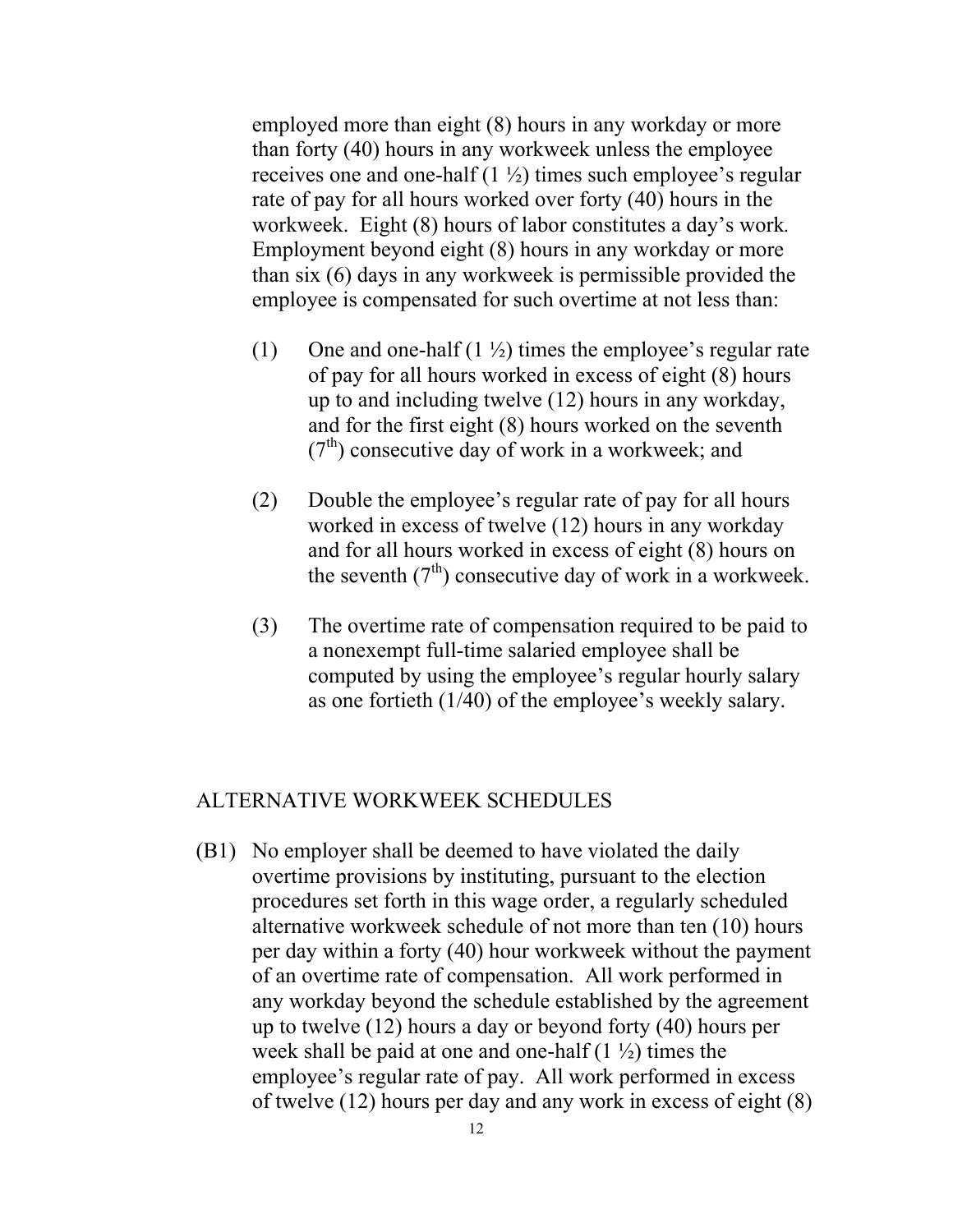hours on those days worked beyond the regularly scheduled number of workdays established by the alternative workweek agreement shall be paid at double the employee's regular rate of pay. Any alternative workweek agreement adopted pursuant to this section shall provide for not less than four (4) hours of work in any shift. Nothing in this section shall prohibit an employer, at the request of the employee, to substitute one day of work for another day of the same length in the shift provided by the alternative workweek agreement on an occasional basis to meet the personal needs of the employee without the payment of overtime. No hours paid at either one and one-half  $(1 \frac{1}{2})$  or double the regular rate of pay shall be included in determining when forty (40) hours have been worked for the purpose of computing overtime compensation.

- (1) If an employer, whose employees have adopted an alternative workweek agreement permitted by this order requires an employee to work fewer hours than those that are regularly scheduled by the agreement, the employer shall pay the employee overtime compensation at a rate of one and one-half  $(1 \frac{1}{2})$  times the employee's regular rate of pay for all hours worked in excess of eight (8) hours, and double the employee's regular rate of pay for all hours worked in excess of twelve (12) hours for the day the employee is required to work the reduced hours.
- (2) An employer shall not reduce an employee's regular rate of hourly pay as a result of the adoption, repeal or nullification of an alternative workweek schedule.
- (3) An employer shall explore any available reasonable alternative means of accommodating the religious belief or observance of an affected employee that conflicts with an adopted alternative workweek schedule, in the manner provided by subdivision (j) of Section 12940 of the Government Code.
- (4) An employer shall make a reasonable effort to find a work schedule not to exceed eight (8) hours in a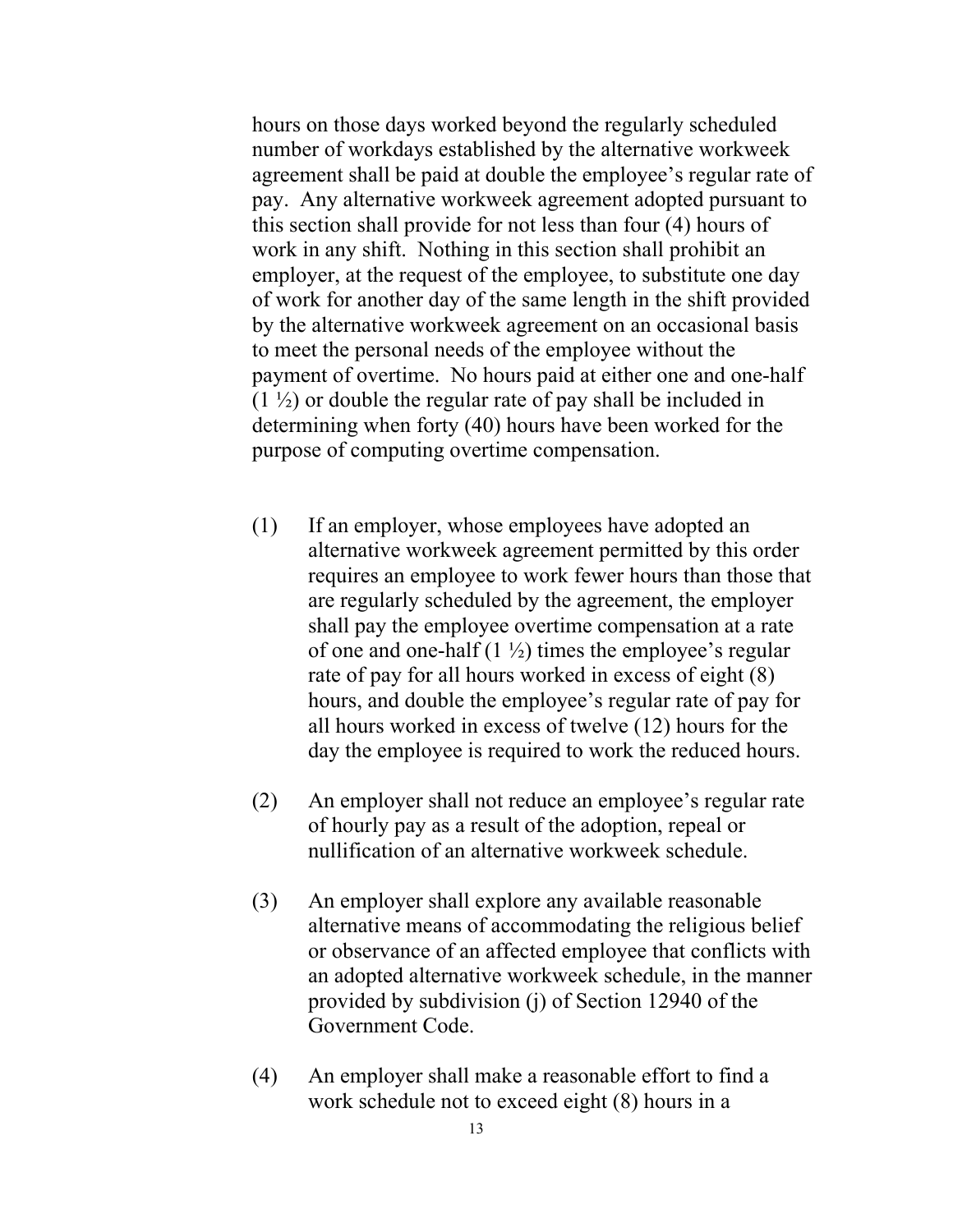workday, in order to accommodate any affected employee who was eligible to vote in an election authorized by this Section and who is unable to work the alternative workweek schedule established as the result of that election.

- (5) An employer shall be permitted, but not required, to provide a work schedule not to exceed eight (8) hours in a workday to accommodate any employee who is hired after the date of the election and who is unable to work the alternative workweek schedule established by the election.
- (6) Arrangements adopted in a secret ballot election held pursuant to this order prior to 1998, or under the rules in effect prior to 1998, and before the performance of the work, shall remain valid after July 1, 2000 provided that the results of the election are reported by the employer to the Division of Labor Statistics and Research by January 1, 2001, in accordance with the requirements of Section B2 below (Election Procedures). New arrangements can be entered into pursuant to the provisions of this section.

Election Procedures

- (B2) Election procedures for the adoption and repeal of alternative workweek schedules require the following:
	- (1) Each proposal for an alternative workweek schedule shall be in the form of a written agreement proposed by the employer. The proposed agreement must designate a regularly scheduled alternative workweek in which the specified number of work days and work hours are regularly recurring. The actual days worked within that alternative workweek schedule need not be specified. The employer may propose a single work schedule that would become the standard schedule for workers in the work unit, or a menu of work schedule options, from which each employee in the unit would be entitled to choose. If the employer proposes a menu of work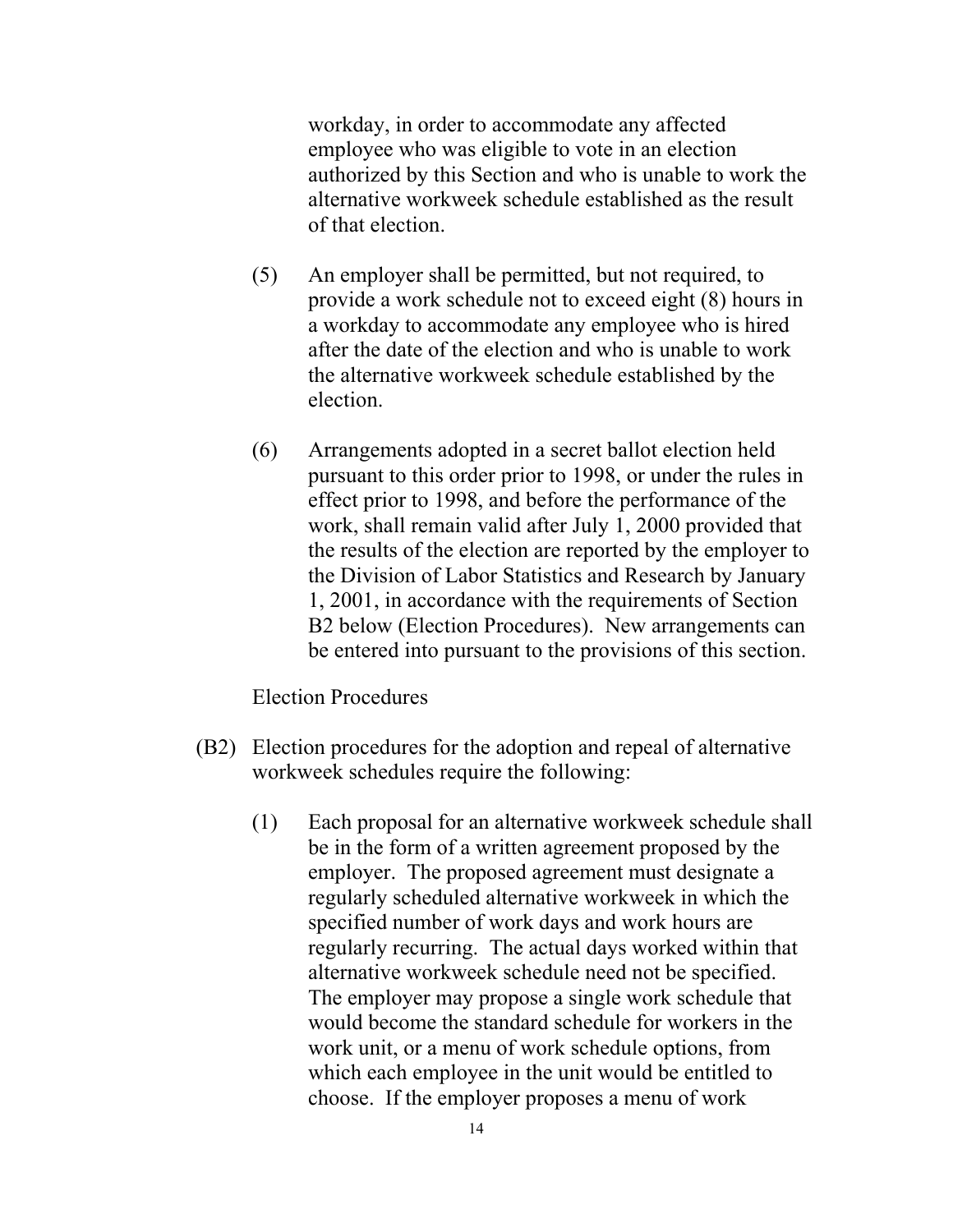schedule options, the employee may, with the approval of the employer, move from one menu option to another.

- $(2)$  In order to be valid, the proposed alternative workweek schedule must be adopted in a secret ballot election, before the performance of work, by at least a two-thirds (2/3) vote of the affected employees in the work unit. The election shall be held during regular working hours at the employees' work site. For purposes of this subsection, "affected employees in the work unit" may include all employees in a readily identifiable work unit, such as a division, a department, a job classification, a shift, a separate physical location, or a recognized subdivision of any such work unit. A work unit may consist of an individual employee as long as the criteria for an identifiable work unit in this subsection is met.
- (3) Prior to the secret ballot vote, any employer who proposed to institute an alternative workweek schedule shall have made a disclosure in writing to the affected employees, including the effects of the proposed arrangement on the employees' wages, hours, and benefits. Such a disclosure shall include meeting(s), duly noticed, held at least fourteen (14) days prior to voting, for the specific purpose of discussing the effects of the alternative workweek schedule. An employer shall provide that disclosure in a non-English language, as well as in English, if at least five (5) percent of the affected employees primarily speak that non-English language. The employer shall mail the written disclosure to employees who do not attend the meeting. Failure to comply with this Section shall make the election null and void.
- (4) Any election to establish or repeal an alternative workweek schedule shall be held at the worksite of the affected employees. The employer shall bear the costs of conducting any election held pursuant to this section. Upon a complaint by an affected employee, and after an investigation by the Labor Commissioner, the Labor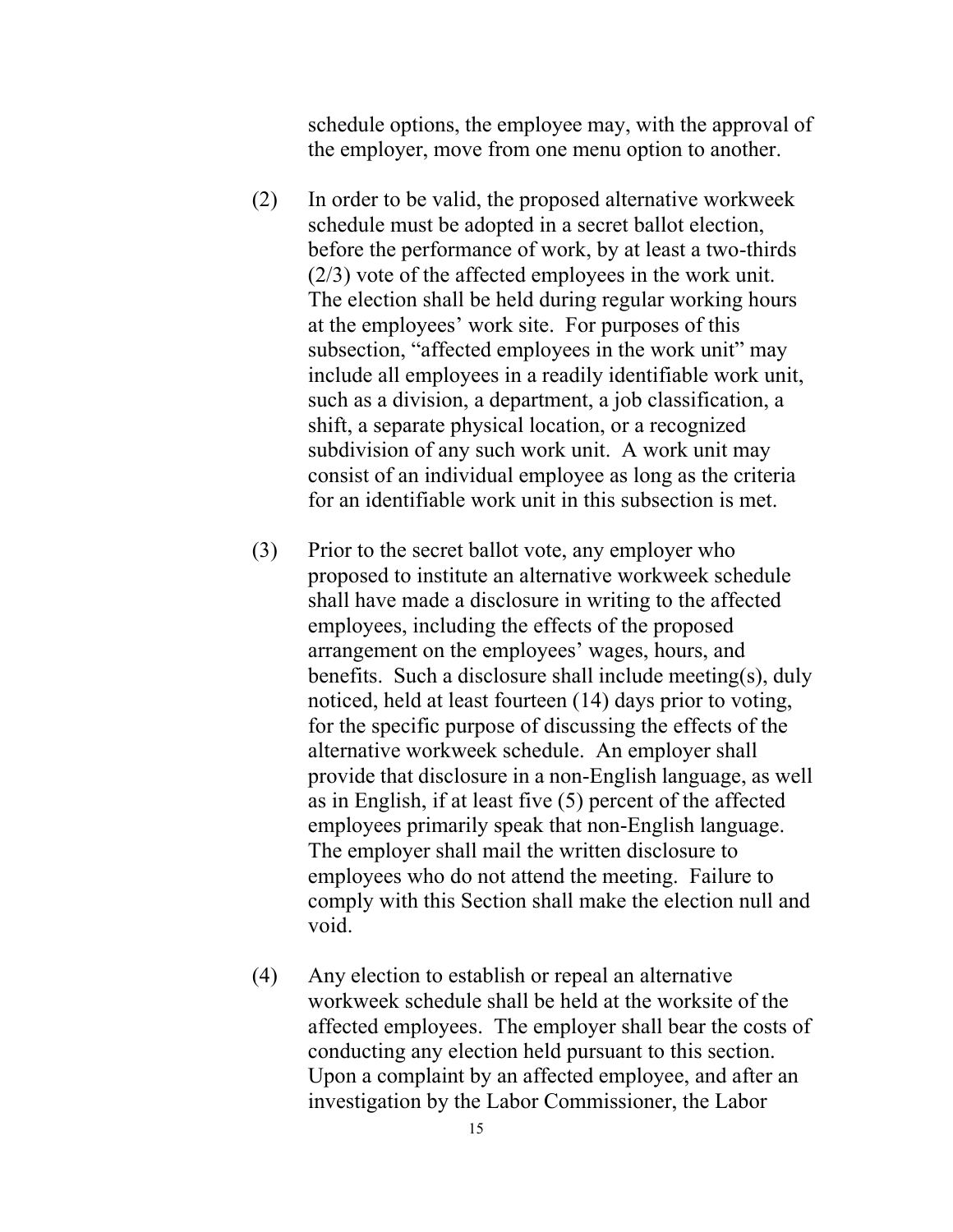Commissioner may require the employer to select a neutral third party to conduct the election.

- (5) Any type of alternative workweek schedule that is authorized by the Labor Code may be repealed by the affected employees. Upon a petition of one-third (1/3) of the affected employees, a new secret ballot election shall be held and a two-thirds (2/3) vote of the affected employees shall be required to reverse the alternative workweek schedule. The election to repeal the alternative workweek schedule shall be held not more than 30 days after the petition is submitted to the employer, except that the election shall be held not less than twelve (12) months after the date that the same group of employees voted in an election held to adopt or repeal an alternative workweek schedule. The election shall take place during regular working hours at the employees' work site. If the alternative workweek schedule is revoked, the employer shall comply within sixty (60) days. Upon proper showing of undue hardship, the Division of Labor Standards Enforcement may grant an extension of time for compliance.
- (6) Only secret ballots may be cast by affected employees in the work unit at any election held pursuant to this Section. The results of any election conducted pursuant to this Section shall be reported by the employer to the Division of Labor Statistics and Research within thirty (30) days after the results are final, and the report of election results shall be a public document. The report shall include the final tally of the vote, the size of the unit, and the nature of the business of the employer.
- (7) Employees affected by a change in the work hours resulting from the adoption of an alternative workweek schedule may not be required to work those new work hours for at least thirty (30) days after the announcement of the final results of the election.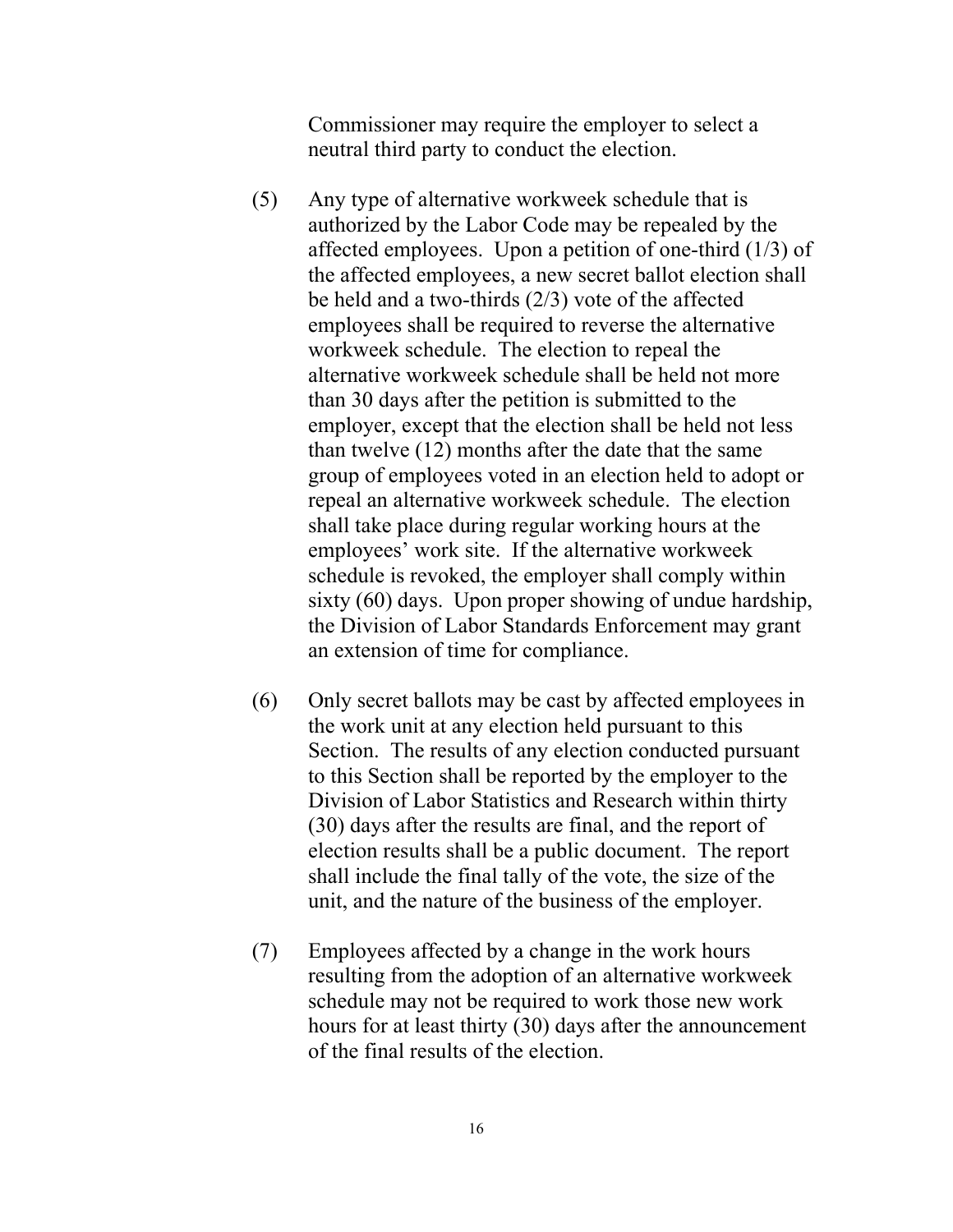- (8) Employers shall not intimidate or coerce employees to vote either in support of or in opposition to a proposed alternative workweek. No employees shall be discharged or discriminated against for expressing opinions concerning the alternative workweek election or for opposing or supporting its adoption or repeal. However, nothing in this section shall prohibit an employer from expressing his/her position concerning that alternative workweek to the affected employees. A violation of this subsection shall be subject to Labor Code section 98 *et seq*.
- (C) One and one-half  $(1 \frac{1}{2})$  times a minor's regular rate of pay shall be paid for all work over forty (40) hours in any workweek except minors sixteen (16) or seventeen (17) years old who are not required by law to attend school and may therefore by employed for the same hours as an adult are subject to subsection  $(A)$  or  $(B1)$  and  $(B2)$  above.

(VIOLATIONS OF CHILD LABOR LAWS are subject to civil penalties of from \$500 to \$10,000 as well as to criminal penalties. Refer to California Labor Code sections 1285 to 1312 and 1390 to 1399 for additional restrictions on the employment of minors and for descriptions of criminal and civil penalties for violation of the child labor laws. Employers should ask school districts about any required work permits.)

- (D) An employee may be employed on seven (7) workdays in one workweek when the total hours of employment during such workweek do not exceed thirty (30) and the total hours of employment in any one workday thereof do not exceed six (6).
- (E) If a meal period occurs on a shift beginning or ending at or between the hours of 10 p.m. and 6 a.m., facilities shall be available for securing hot food and drink or for heating food or drink, and a suitable sheltered place shall be provided in which to consume such food or drink.
- (F) The provisions of Labor Code  $\S$ § 551 and 552 regarding one (1) day's rest in seven (7) shall not be construed to prevent an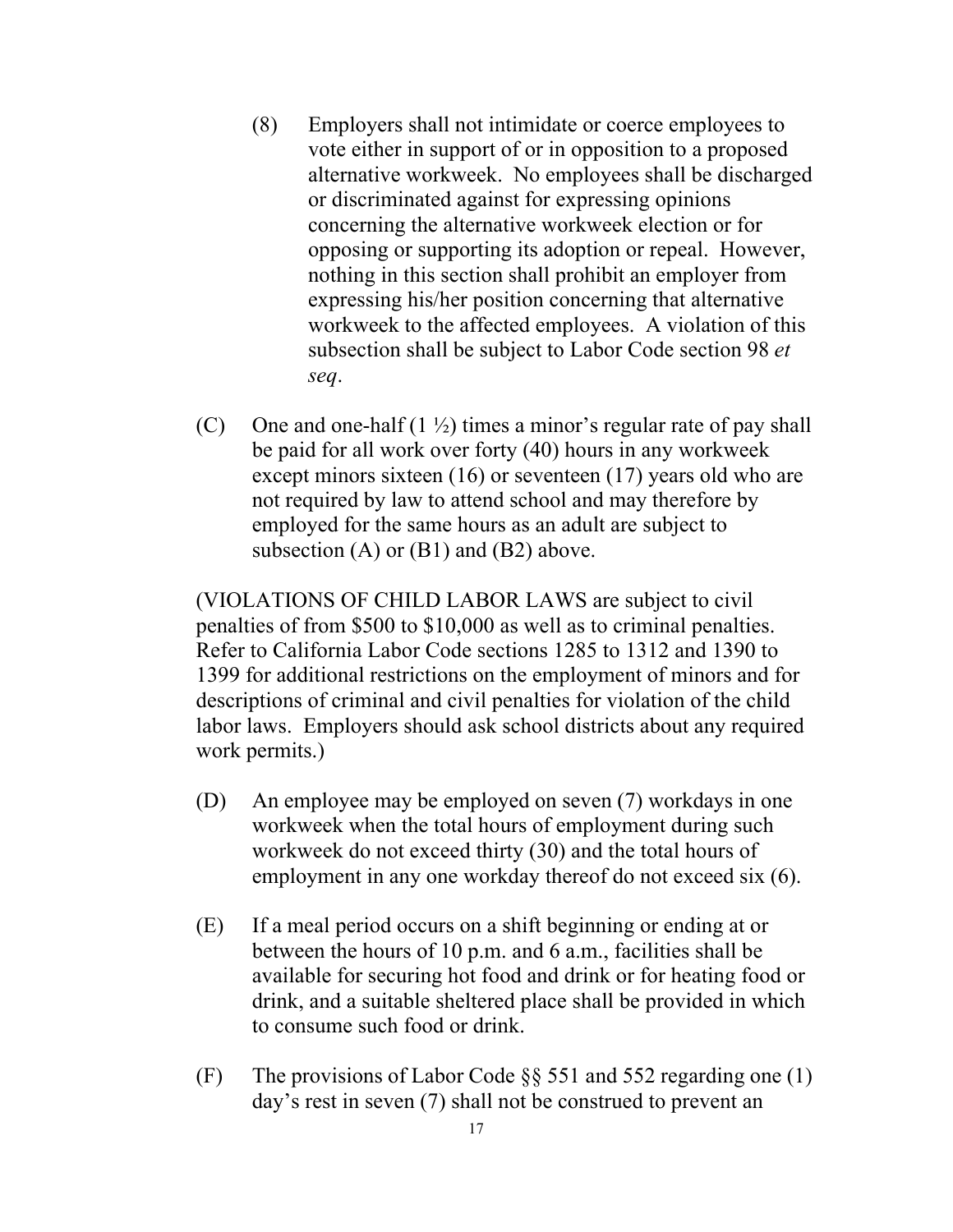accumulation of days of rest when the nature of the employment reasonably requires the employee to work seven (7) or more consecutive days; provided, however, that in each calendar month, the employee shall receive the equivalent of one (1) day's rest in seven (7).

- $(G)$  (1) Except as provided in subsections  $(C)$  and  $(E)$ , this section shall not apply to any employee covered by a valid collective bargaining agreement if the agreement expressly provides for the wages, hours of work, and working conditions of the employees, and if the agreement provides premium wage rates for all overtime hours worked and a regular hourly rate of pay for those employees of not less than thirty (30) percent more than the state minimum wage.
	- (2) Notwithstanding Section  $(G)(1)$  above, where the employer and a labor organization representing employees of the employer have entered into a valid collective bargaining agreement pertaining to the hours of work of the employees, the requirement regarding the equivalent of one (1) day's rest in seven (7) (see Section (F) above) shall apply, unless the agreement expressly provides otherwise.
- (H) If an employer approves a written request of an employee to make-up work time that is or would be lost as a result of a personal obligation of the employee, the hours of that make-up work time, if performed in the same workweek in which the work time was lost, may not be counted toward computing the total number of hours worked in a day for purposes of the overtime requirements, except for hours in excess of eleven (11) hours of work in one (1) day or forty (40) hours of work in one (1) workweek. If an employee knows in advance that he or she will be requesting make-up time for a personal obligation that will recur at a fixed time over a succession of weeks, the employee may request to make-up work time for up to four (4) weeks in advance; provided, however, that the make-up work must be performed in the same week that the work time was lost. An employee shall provide a signed written request for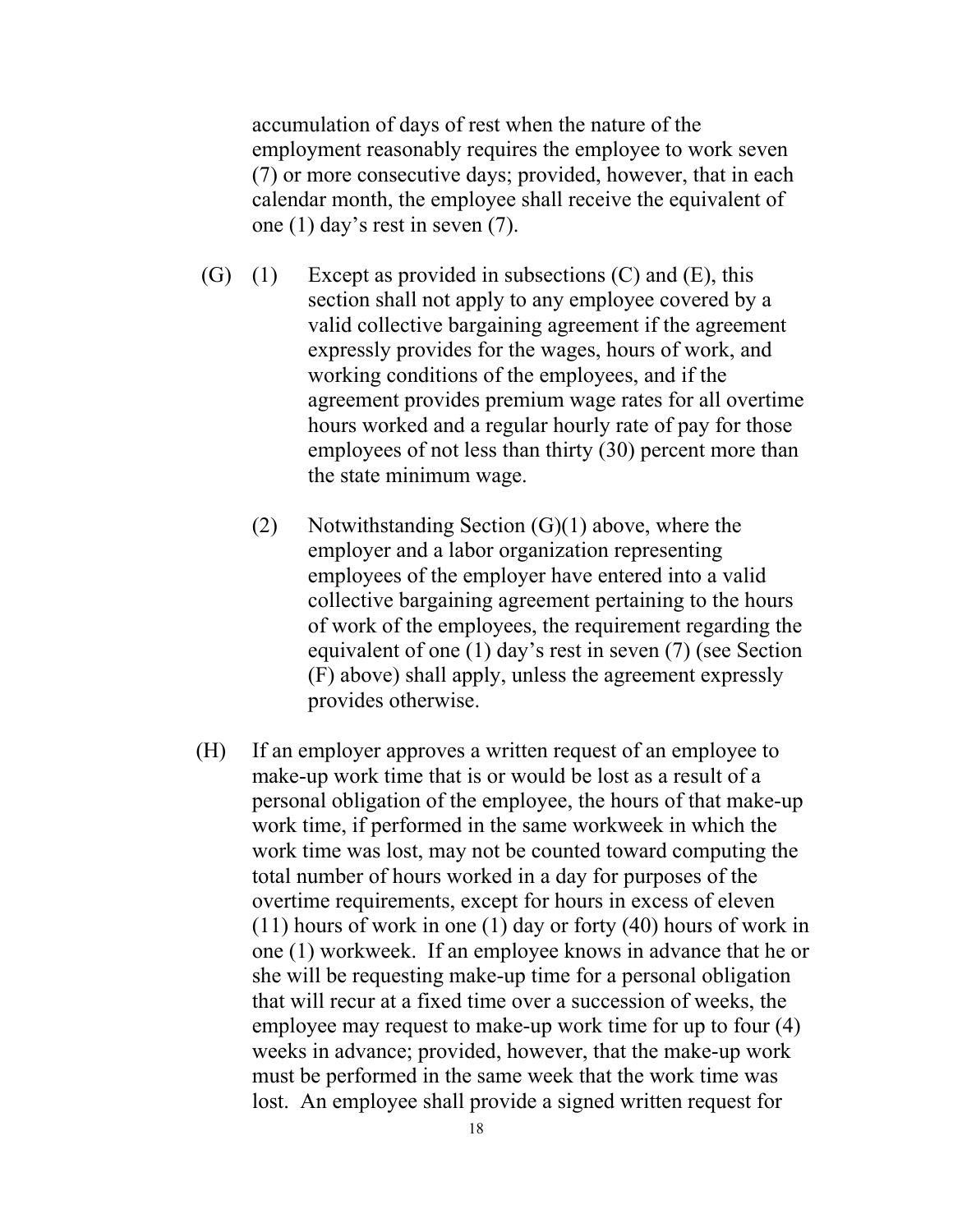each occasion that the employee makes a request to make-up work time pursuant to this Section. While an employer may inform an employee of this make-up time option, the employer is prohibited from encouraging or otherwise soliciting an employee to request the employer's approval to take personal time off and make-up the work hours within the same workweek pursuant to this Section.

- $(I)$  The daily overtime provision of subsection  $(A)$  above shall not apply to ambulance drivers and attendants scheduled for twenty-four (24) hour shifts of duty who have agreed in writing to exclude from daily time worked not more than three (3) meal periods of not more than one hour each and a regularly scheduled uninterrupted sleeping period of not more than eight (8) hours. The employer shall provide adequate dormitory and kitchen facilities for employees on such a schedule.
- (J*)* The provisions of this section are not applicable to employees whose hours of service are regulated by
	- (1) the United States Department of Transportation Code of Federal Regulations, title 49, sections 395.1 to 395.13, Hours of Service of Drivers, or
	- (2) Title 13 of the California Code of Regulations, subchapter 6.5, section 1200 and the following sections, regulating hours of drivers.
- $(K)$  The provisions of this section shall not apply to taxi cab drivers.
- (L) The provisions of this section shall not apply where any employee of an airline certified by the federal or state government works over forty (40) hours but not more than sixty (60) hours in a workweek due to a temporary modification in the employee's normal work schedule not required by the employer but arranged at the request of the employee, including but not limited to situations where the employee requests a change in days off or trades days off with another employee.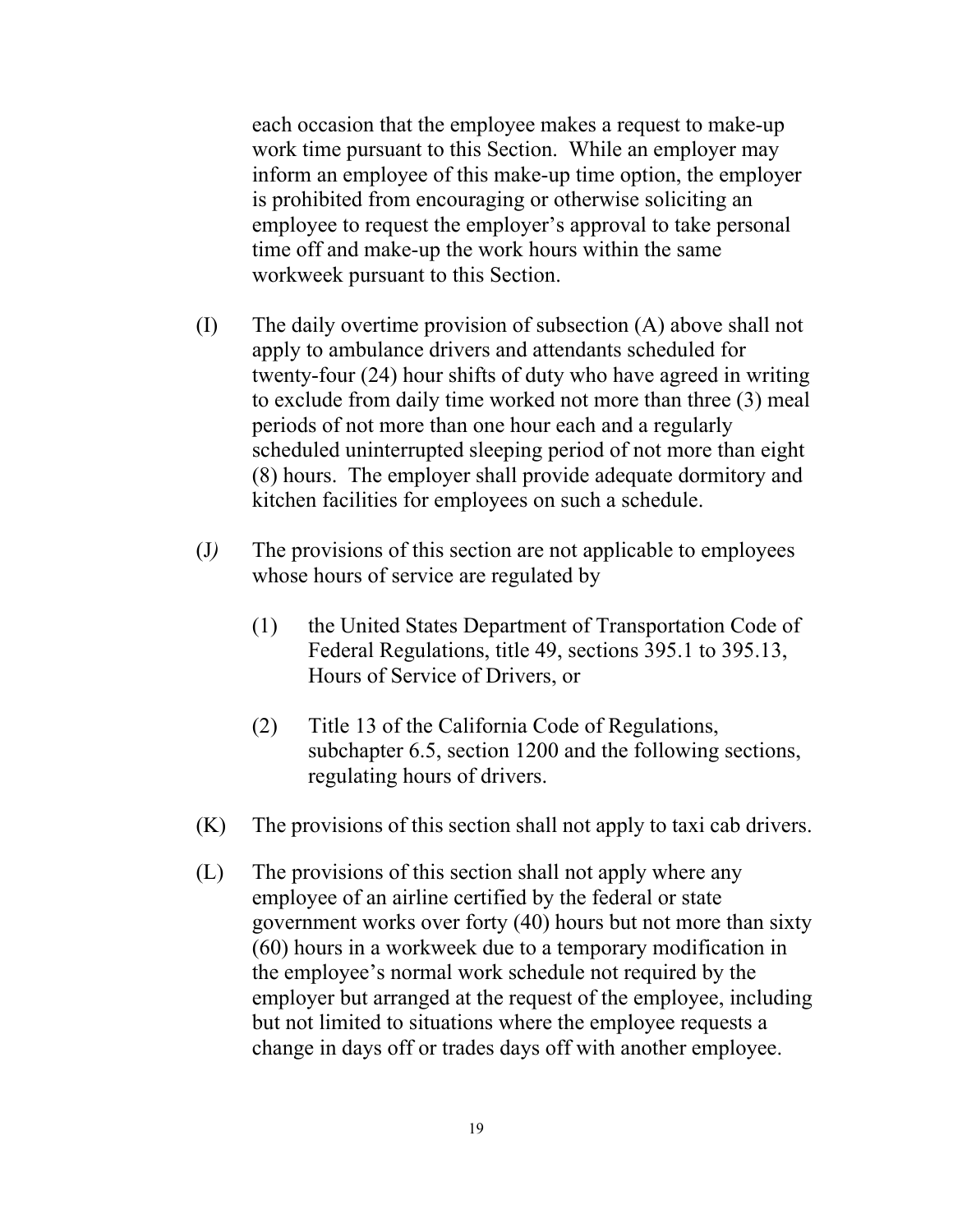#### **4. Minimum Wages.**

- (A) Every employer shall pay to each employee wages not less than four dollars and seventy-five cents (\$4.75) per hour for all hours worked, effective October 1, 1996; not less than five dollars (\$5.00) per hour for all hours worked, effective March 1, 1997; not less than five dollars and fifteen cents (\$5.15) per hour for all hours worked, effective September 1, 1997; and not less than five dollars and seventy-five cents (\$5.75) per hour for all hours worked, effective March 1, 1998, except:
	- (1) LEARNERS. Employees 18 years of age or over, during their first one hundred and sixty (160) hours of employment in occupations in which they have no previous similar or related experience, may be paid not less than eighty-five percent (85%) of the minimum wage rounded to the nearest nickel.
	- (2) MINORS may be paid not less than eighty-five percent (85%) of the minimum wage rounded to the nearest nickel provided that the number of minors employed at said lesser rate shall not exceed twenty-five percent (25%) of the persons regularly employed in the establishment. An employer of less than ten (10) persons may employ three (3) minors at said lesser rate. The twenty-five percent (25%) limitation on the employment of minors shall not apply during school vacations.

**NOTE:** Under certain conditions, the full minimum wage may be required for minors. See Labor Code Section 1391.2 (b).

- (B) Every employer shall pay to each employee, on the established payday for the period involved, not less than the applicable minimum wage for all hours worked in the payroll period, whether the remuneration is measured by time, piece, commission, or otherwise.
- (C) When an employee works a split shift, one hour's pay at the minimum wage shall be paid in addition to the minimum wage for that workday, except when the employee resides at the place of employment.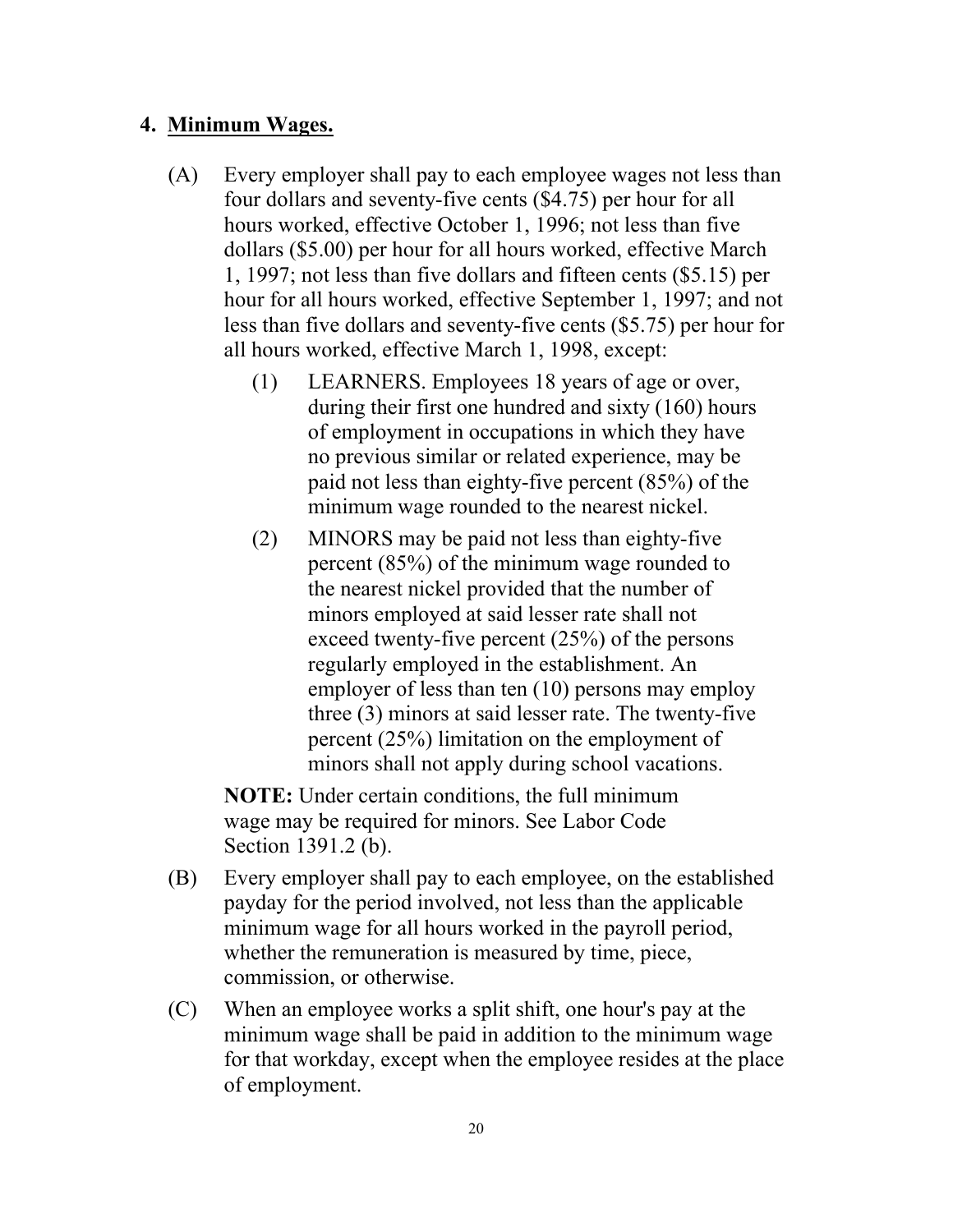(D) The provisions of this section shall not apply to apprentices regularly indentured under the State Division of Apprenticeship Standards.

# **5. Reporting Time Pay.**

- (A) Each workday an employee is required to report for work and does report, but is not put to work or is furnished less than half said employee's usual or scheduled day's work, the employee shall be paid for half the usual or scheduled day's work, but in no event for less than two (2) hours nor more than four (4) hours, at the employee's regular rate of pay, which shall not be less than the minimum wage.
- (B) If an employee is required to report for work a second time in any one workday and is furnished less than two hours of work on the second reporting, said employee shall be paid for two hours at the employee's regular rate of pay, which shall not be less than the minimum wage.
- (C) The foregoing reporting time pay provisions are not applicable when:
	- (1) Operations cannot commence or continue due to threats to employees or property; or when recommended by civil authorities; or
	- (2) Public utilities fail to supply electricity, water, or gas, or there is a failure in the public utilities, or sewer system; or
	- (3) The interruption of work is caused by an Act of God or other cause not within the employer's control.
- (D) This section shall not apply to an employee on paid standby status who is called to perform assigned work at a time other than the employee's scheduled reporting time.

# **6. Licenses for Disabled Workers.**

A license may be issued by the Division authorizing employment of a person whose earning capacity is impaired by physical disability or mental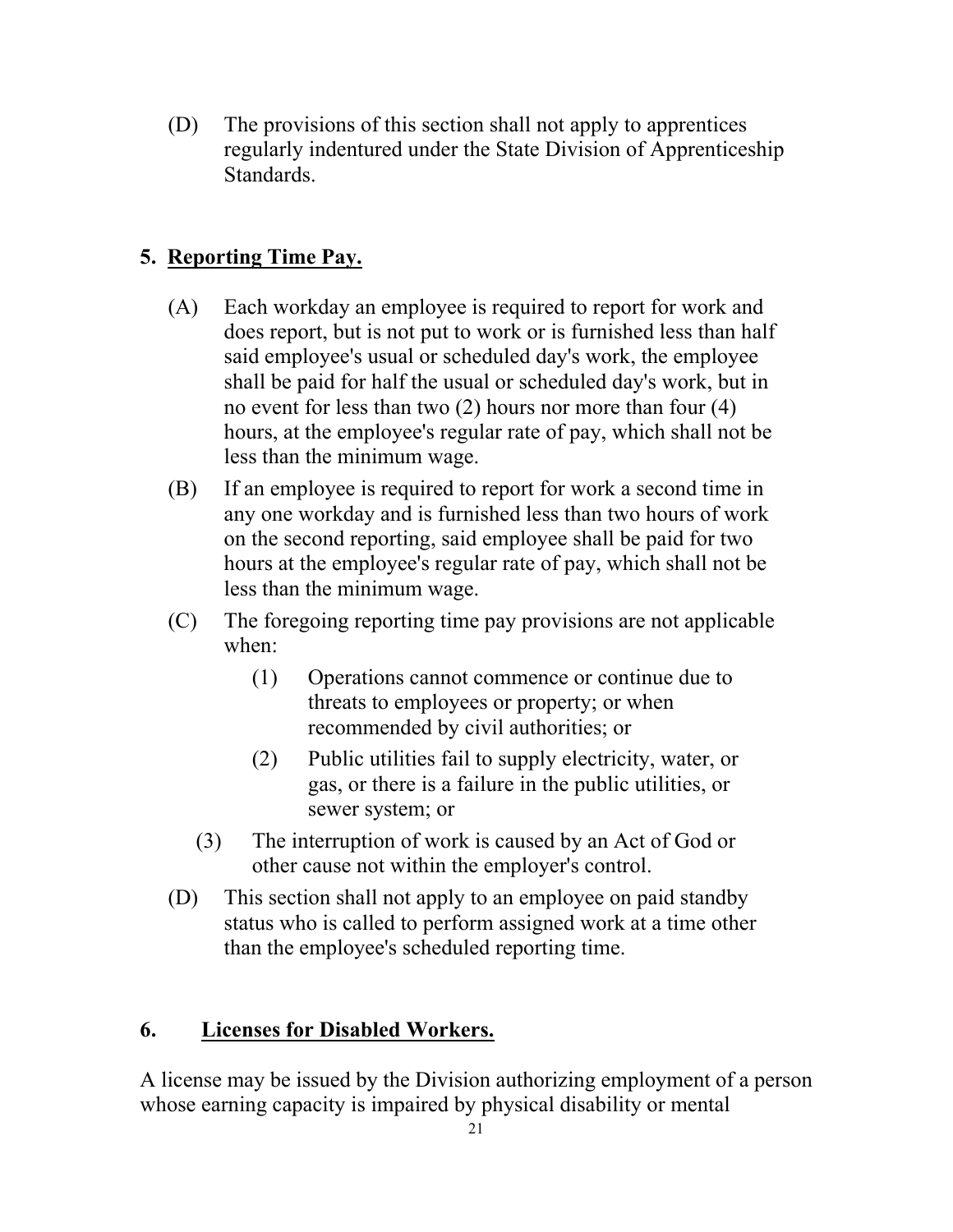deficiency at less than the minimum wage. Such licenses shall be granted only upon joint application of employer and employee and employee's representative if any.

A special license may be issued to a nonprofit organization such as a sheltered workshop or rehabilitation facility fixing special minimum rates to enable the employment of such persons without requiring individual licenses of such employees.

All such licenses and special licenses shall be renewed on a yearly basis or more frequently at the discretion of the Division.

(See California Labor Code, Sections 1191 and 1191.5.)

# **7. Records.**

- (A) Every employer shall keep accurate information with respect to each employee including the following:
	- (1) Full name, home address, occupation and social security number.
	- $(2)$ Birth date, if under 18 years, and designation as a minor.
	- (3) Time records showing when the employee begins and ends each work period. Meal periods, split shift intervals and total daily hours worked shall also be recorded. Meal periods during which operations cease and authorized rest periods need not be recorded.
	- (4) Total wages paid each payroll period, including value of board, lodging, or other compensation actually furnished to the employee.
	- (5) Total hours worked in the payroll period and applicable rates of pay. This information shall be made readily available to the employee upon reasonable request.
	- $(6)$  When a piece rate or incentive plan is in operation, piece rates or an explanation of the incentive plan formula shall be provided to employees. An accurate production record shall be maintained by the employer.
- (B) Every employer shall semimonthly or at the time of each payment of wages furnish each employee, either as a detachable part of the check, draft, or voucher paying the employee's wages, or separately, an itemized statement in writing showing: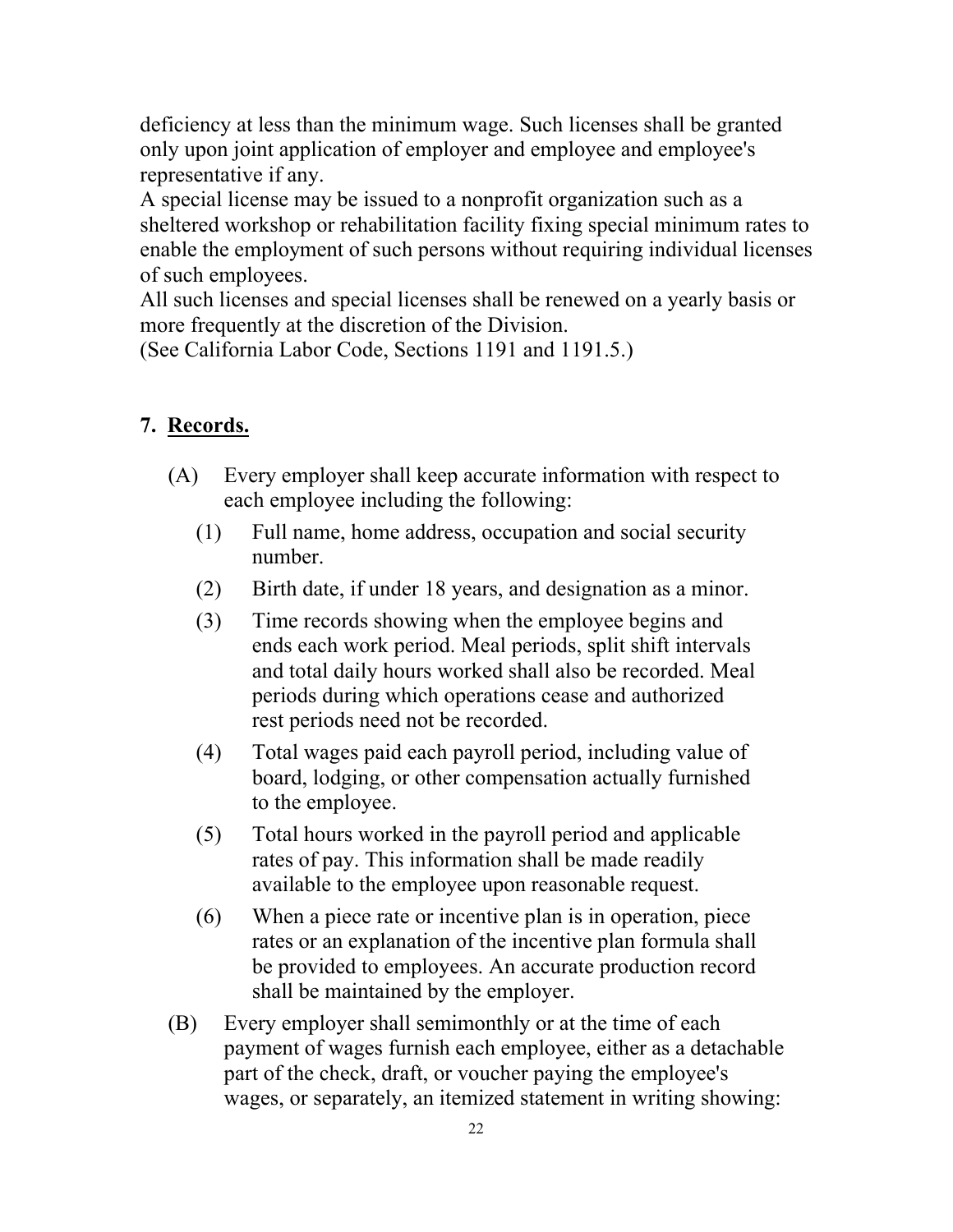(1) all deductions; (2) the inclusive dates of the period for which the employee is paid; (3) the name of the employee or the employee's social security number; and (4) the name of the employer, provided all deductions made on written orders of the employee may be aggregated and shown as one item.

- $(C)$ All required records shall be in the English language and in ink or other indelible form, properly dated, showing month, day and year, and shall be kept on file by the employer for at least three years at the place of employment or at a central location within the State of California. An employee's records shall be available for inspection by the employee upon reasonable request.
- (D) Clocks shall be provided in all major work areas or within reasonable distance thereto insofar as practicable.

## **8. Cash Shortage and Breakage.**

No employer shall make any deduction from the wage or require any reimbursement from an employee for any cash shortage, breakage, or loss of equipment, unless it can be shown that the shortage, breakage, or loss is caused by a dishonest or willful act, or by the gross negligence of the employee.

#### **9. Uniforms and Equipment.**

(A) When uniforms are required by the employer to be worn by the employee as a condition of employment, such uniforms shall be provided and maintained by the employer. The term "uniform" includes wearing apparel and accessories of distinctive design or color.

**NOTE:** This section shall not apply to protective apparel regulated by the Occupational Safety and Health Standards Board.

(B) When tools or equipment are required by the employer or are necessary to the performance of a job, such tools and equipment shall be provided and maintained by the employer, except that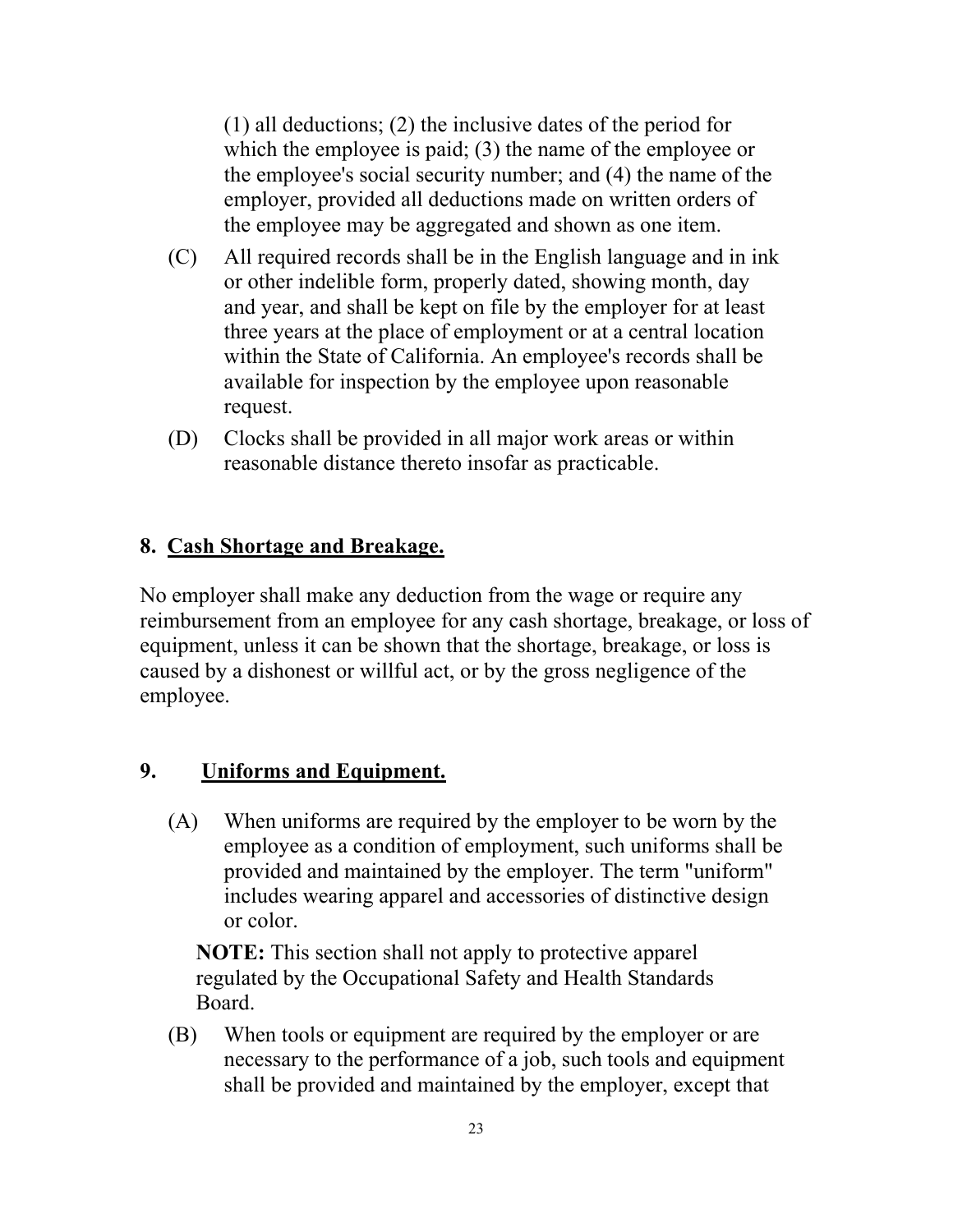an employee whose wages are at least two (2) times the minimum wage provided herein may be required to provide and maintain hand tools and equipment customarily required by the trade or craft. This subsection (B) shall not apply to apprentices regularly indentured under the State Division of Apprenticeship Standards.

**NOTE:** This section shall not apply to protective equipment and safety devices on tools regulated by the Occupational Safety and Health Standards Board.

(C) A reasonable deposit may be required as security for the return of the items furnished by the employer under provisions of subsections (A) and (B) of this section upon issuance of a receipt to the employee for such deposit. Such deposits shall be made pursuant to Section 400 and following of the Labor Code or an employer with the prior written authorization of the employee may deduct from the employee's last check the cost of an item furnished pursuant to (A) and (B) above in the event said item is not returned. No deduction shall be made at any time for normal wear and tear. All items furnished by the employer shall be returned by the employee upon completion of the job.

#### **10. Meals and Lodging.**

- (A) **"Meal"** means an adequate, well-balanced serving of a variety of wholesome, nutritious foods.
	- **"Lodging"** means living accommodations available to the employee for full-time occupancy which are adequate, decent, and sanitary according to usual and customary standards. Employees shall not be required to share a bed.
- (B) Meals or lodging may not be credited against the minimum wage without a voluntary written agreement between the employer and the employee. When credit for meals or lodging is used to meet part of the employer's minimum wage obligation, the amounts so credited may not be more than the following: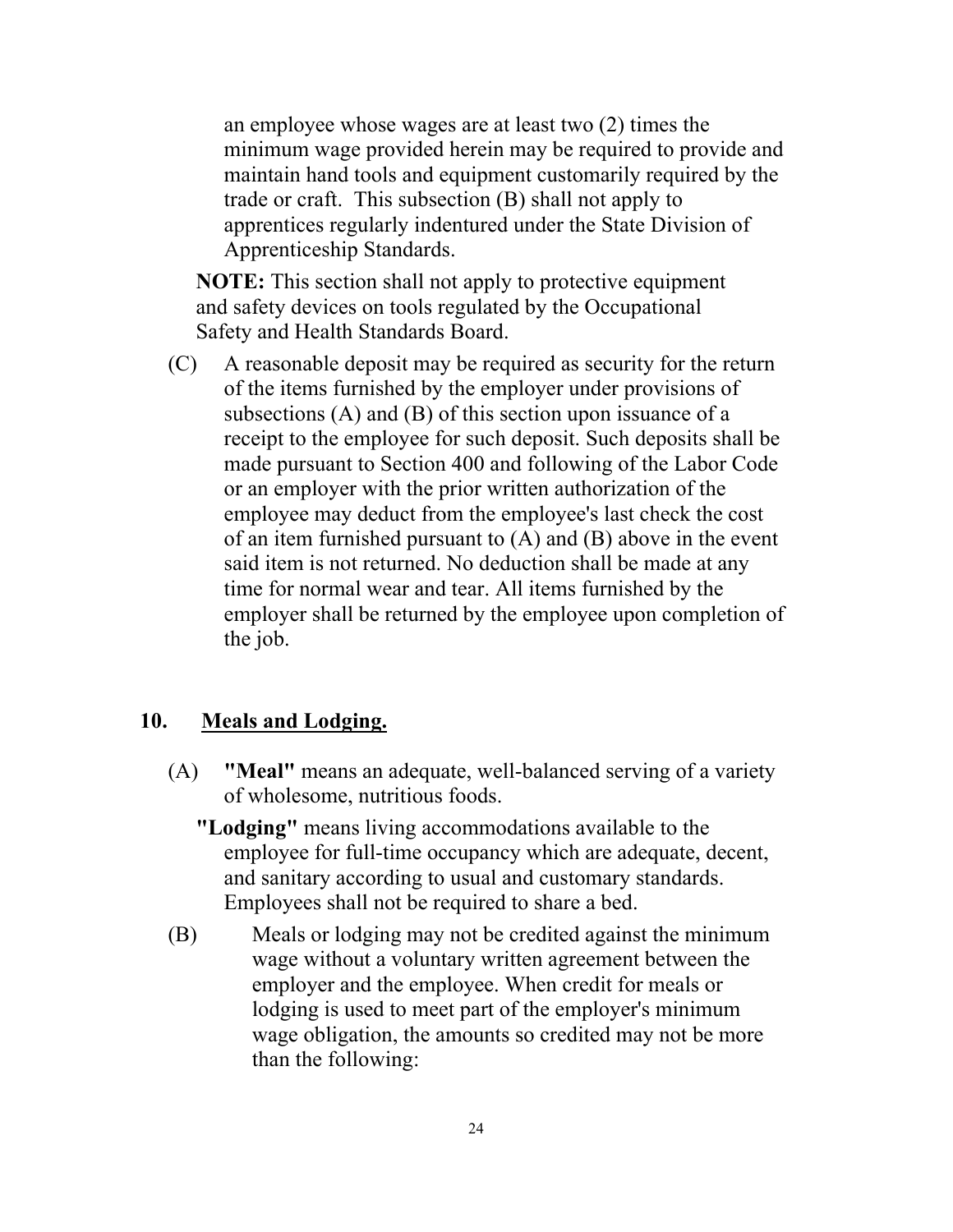|                                                                                                                                                                           | Effective           | Effective           |
|---------------------------------------------------------------------------------------------------------------------------------------------------------------------------|---------------------|---------------------|
|                                                                                                                                                                           | January 1, 1998     | March 1, 1998       |
| Lodging                                                                                                                                                                   |                     |                     |
| Rooms occupied alone                                                                                                                                                      | \$24.25 per week    | $$27.05$ per week   |
| Room shared                                                                                                                                                               | $$20.00$ per week   | \$22.30 per week    |
| Apartment-two thirds $(2/3)$ of the<br>ordinary rental value, and in no<br>event more than                                                                                | $$290.80$ per month | $$324.70$ per month |
| Where a couple are both<br>employed by the employer, two-<br>thirds $(2/3)$ of the ordinary rental<br>value, and in no event more<br>$than \dots \dots \dots \dots \dots$ | $$430.20$ per month | $$480.30$ per month |
| <b>Meals:</b>                                                                                                                                                             |                     |                     |
| Breakfast                                                                                                                                                                 | \$1.80              | \$2.05              |

|       | wi.vv  | ພ∠.ບ⊃  |
|-------|--------|--------|
| Lunch | \$2.55 | \$2.85 |
|       | \$3.40 | \$3.80 |

- (C) Meals evaluated as part of the minimum wage must be bona fide meals consistent with the employee's work shift. Deductions shall not be made for meals not received nor lodging not used.
- (D) If, as a condition of employment, the employee must live at the place of employment or occupy quarters owned or under the control of the employer, then the employer may not charge rent in excess of the values listed herein.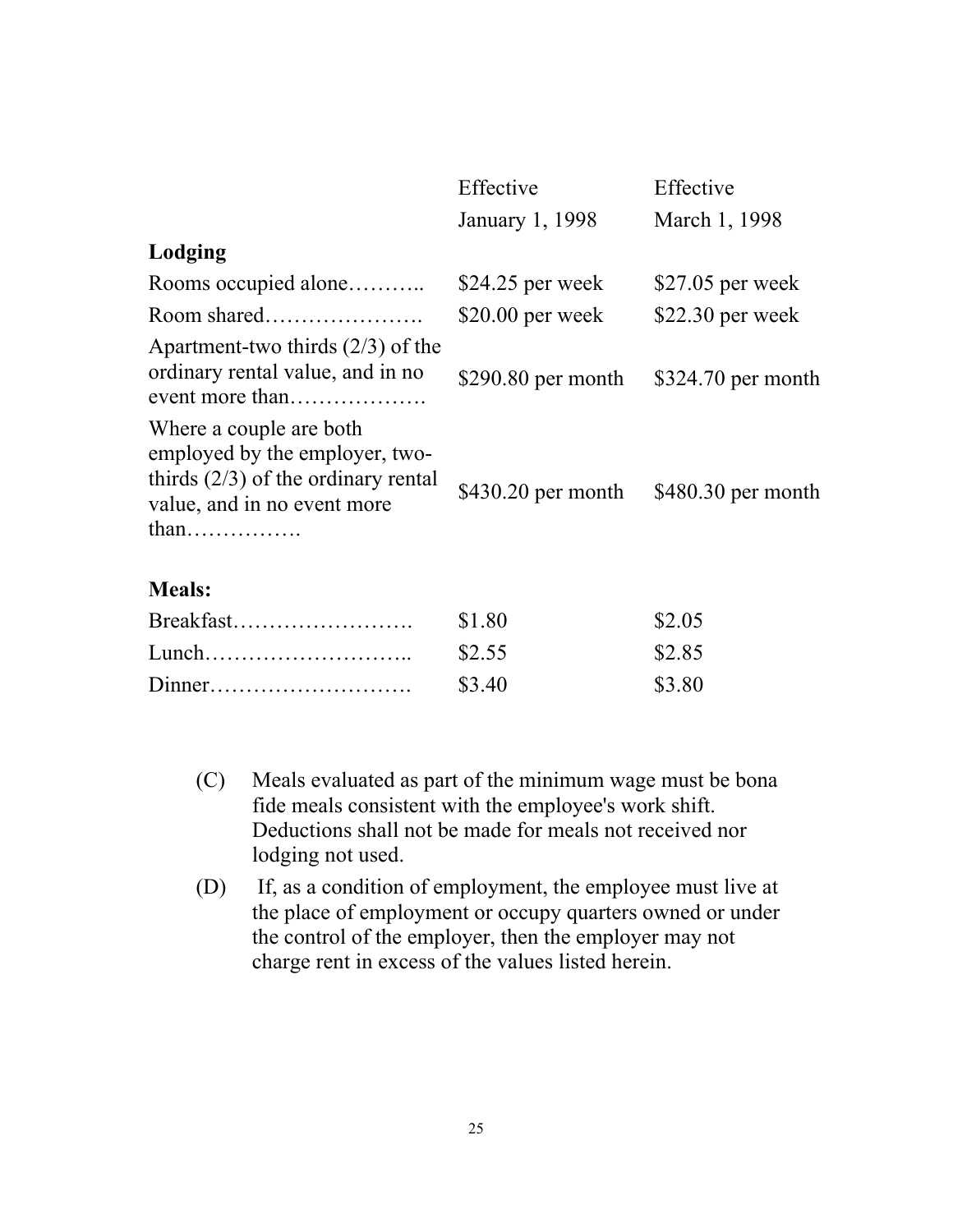#### **11. Meal Periods.**

- (A) No employer shall employ any person for a work period of more than five (5) hours without a meal period of not less than thirty (30) minutes, except that when a work period of not more than six (6) hours will complete the day's work the meal period may be waived by mutual consent of the employer and employee.
- (B) An employer may not employ an employee for a work period of more than ten (10) hours per day without providing the employee with a second meal period of not less than thirty (30) minutes, except that if the total hours worked is no more than twelve (12) hours, the second meal period may be waived by mutual consent of the employer and the employee only if the first meal period was not waived.
- $(C)$  Unless the employee is relieved of all duty during a thirty (30) minute meal period, the meal period shall be considered an "on duty" meal period and counted as time worked. An "on duty" meal period shall be permitted only when the nature of the work prevents an employee from being relieved of all duty and when by written agreement between the parties an on-the-job paid meal period is agreed to. The written agreement shall state that the employee may, in writing, revoke the agreement at any time.
- (D) If an employer fails to provide an employee a meal period in accordance with the applicable provisions of this Order, the employer shall pay the employee one (1) hour of pay at the employee's regular rate of compensation for each work day that the meal period is not provided.
- (E) In all places of employment where employees are required to eat on the premises, a suitable place for that purpose shall be designated.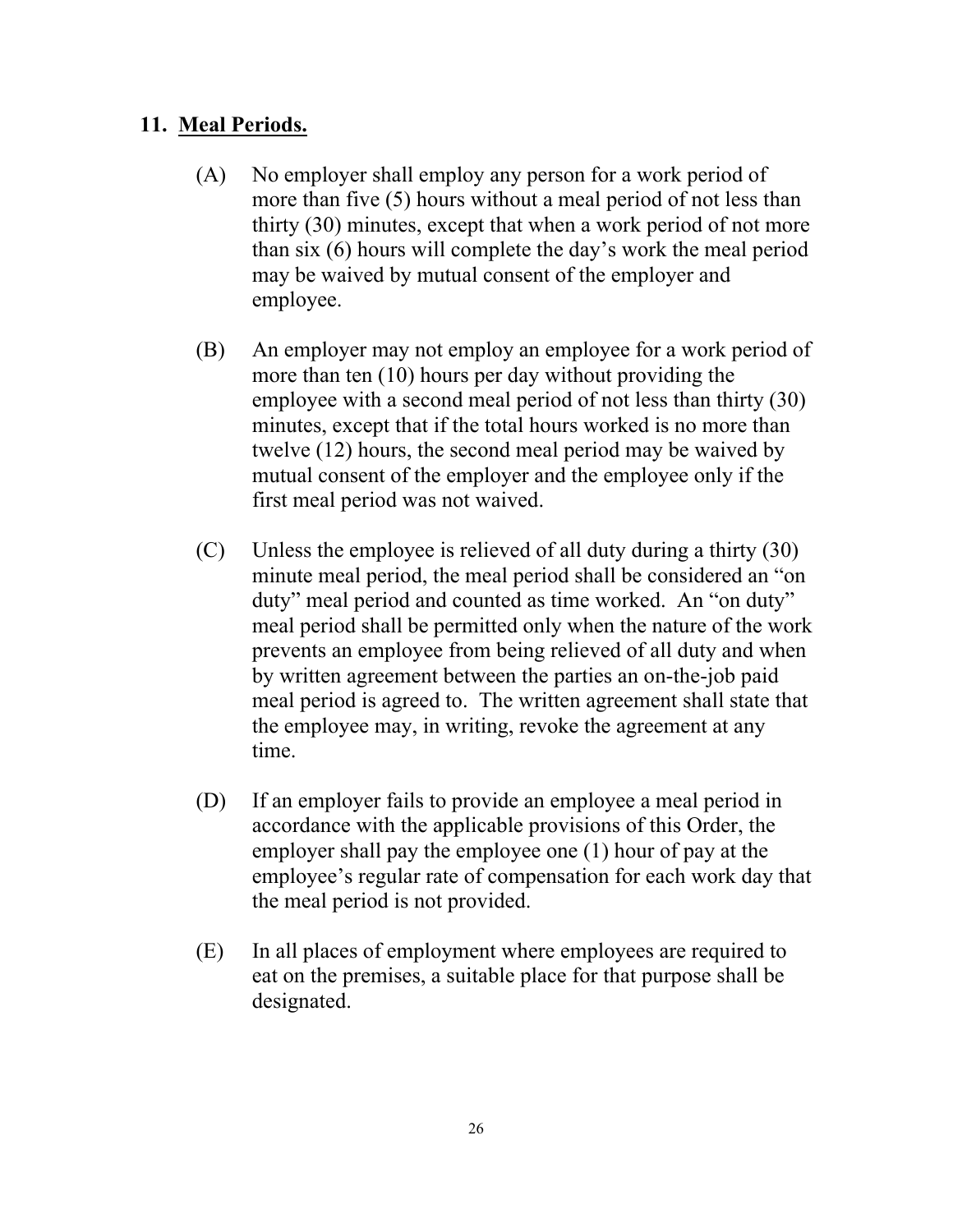## **12. Rest Periods.**

Every employer shall authorize and permit all employees to take rest periods, which insofar as practicable shall be in the middle of each work period. The authorized rest period time shall be based on the total hours worked daily at the rate of ten (10) minutes net rest time per four (4) hours or major fraction thereof.

However, a rest period need not be authorized for employees whose total daily work time is less than three and one-half  $(3 \frac{1}{2})$  hours. Authorized rest period time shall be counted as hours worked for which there shall be no deduction from wages.

If an employer fails to provide an employee a rest period in accordance with the applicable provisions of this Order, the employer shall pay the employee one (1) hour of pay at the employee's regular rate of compensation for each work day that the rest period is not provided*.* 

## **13. Change Rooms and Resting Facilities.**

(A) Employers shall provide suitable lockers, closets, or equivalent for the safekeeping of employees' outer clothing during working hours, and when required, for their work clothing during non-working hours. When the occupation requires a change of clothing, change rooms or equivalent space shall be provided in order that employees may change their clothing in reasonable privacy and comfort. These rooms or spaces may be adjacent to but shall be separate from toilet rooms and shall be kept clean.

**NOTE:** This section shall not apply to change rooms and storage facilities regulated by the Occupational Safety and Health Standards Board.

(B) Suitable resting facilities shall be provided in an area separate from the toilet rooms and shall be available to employees during work hours.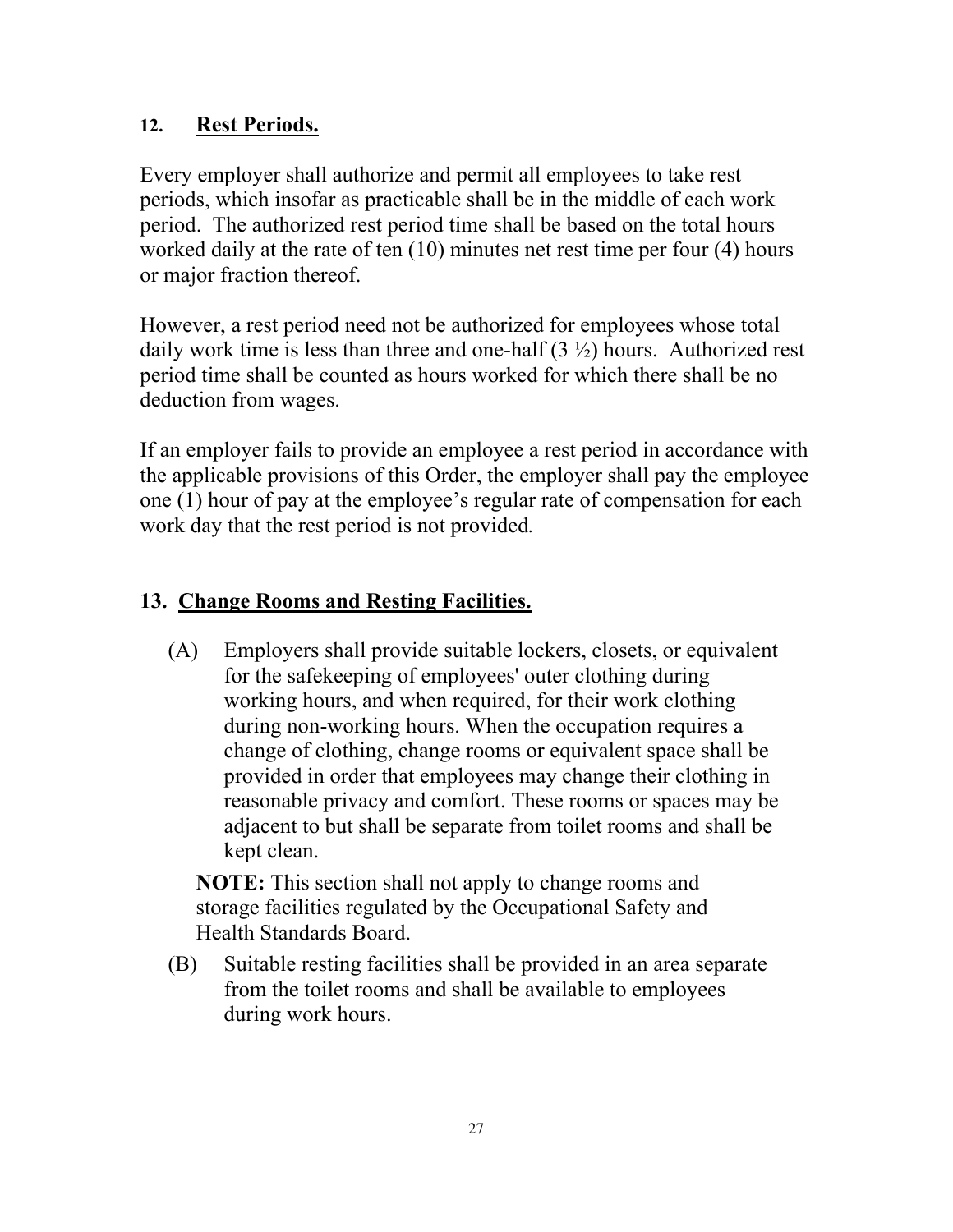## **14. Seats.**

- (A) All working employees shall be provided with suitable seats when the nature of the work reasonably permits the use of seats.
- (B) When employees are not engaged in the active duties of their employment and the nature of the work requires standing, an adequate number of suitable seats shall be placed in reasonable proximity to the work area and employees shall be permitted to use such seats when it does not interfere with the performance of their duties.

#### **15. Temperature.**

- (A) The temperature maintained in each work area shall provide reasonable comfort consistent with industry-wide standards for the nature of the process and the work performed.
- (B) If excessive heat or humidity is created by the work process, the employer shall take all feasible means to reduce such excessive heat or humidity to a degree providing reasonable comfort. Where the nature of the employment requires a temperature of less than 60° F., a heated room shall be provided to which employees may retire for warmth, and such room shall be maintained at not less than 68°.
- $(C)$  A temperature of not less than  $68^{\circ}$  shall be maintained in the toilet rooms, resting rooms, and change rooms during hours of use.
- (D) Federal and State energy guidelines shall prevail over any conflicting provision of this section.

## **16. Elevators.**

Adequate elevator, escalator or similar service consistent with industry-wide standards for the nature of the process and the work performed shall be provided when employees are employed four floors or more above or below ground level.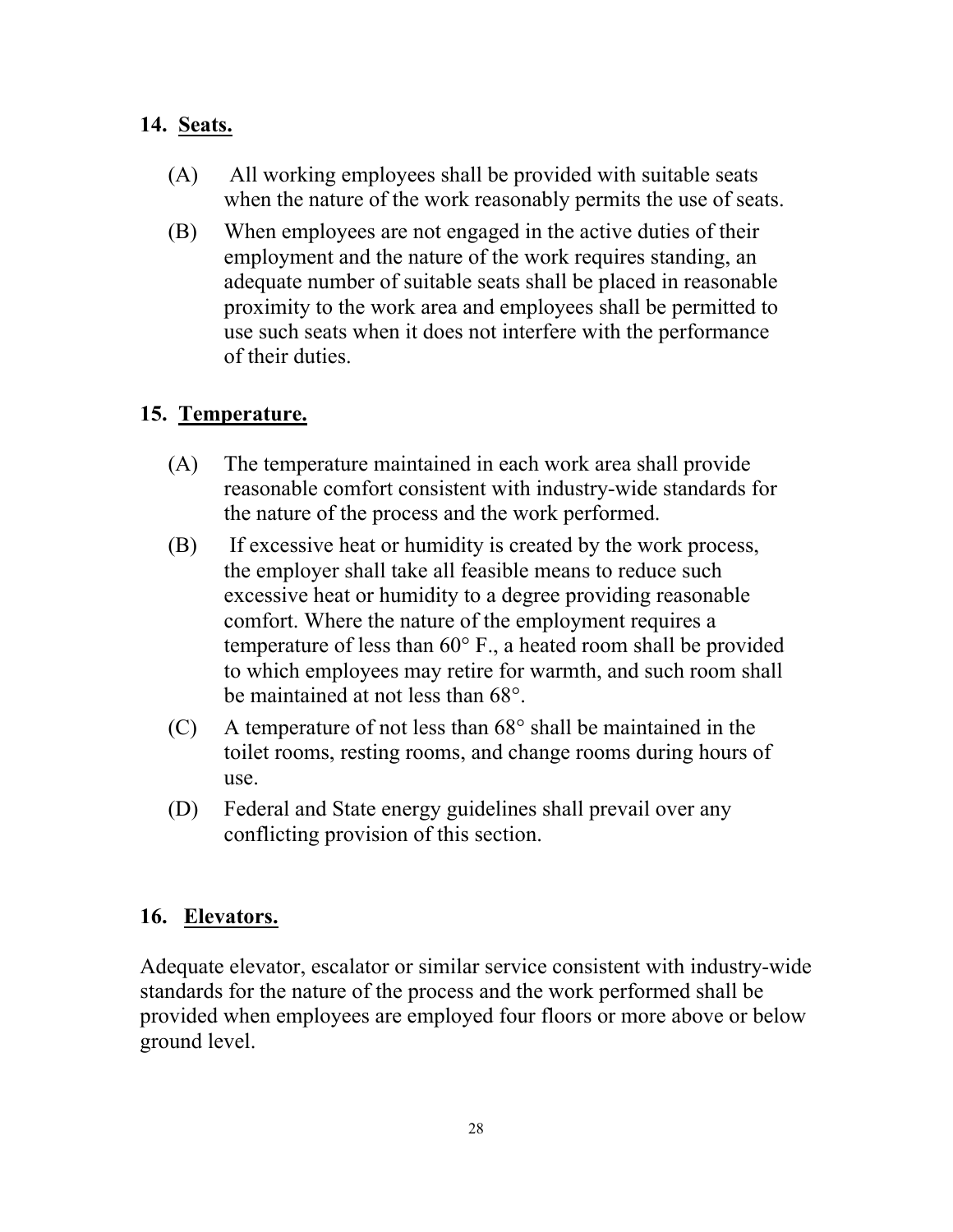#### **17. Exemptions.**

If, in the opinion of the Division after due investigation, it is found that the enforcement of any provision contained in section 7, Records; section 12, Rest Periods; section 13, Change Rooms and Resting Facilities; section 14, Seats; section 15, Temperature; or section 16, Elevators, would not materially affect the welfare or comfort of employees and would work an undue hardship on the employer, exemption may be made at the discretion of the Division. Such exemptions shall be in writing to be effective and may be revoked after reasonable notice is given in writing. Application for exemption shall be made by the employer or by the employee and/or the employee's representative to the Division in writing. A copy of the application shall be posted at the place of employment at the time the application is filed with the Division.

#### **18. Filing Reports.**

(See California Labor Code, Section 1174(a))

## **19. Inspections.**

(See California Labor Code, Section 1174)

## **20. Penalties**.

(See Labor Code, Section 1199)

- In addition to any other civil penalties provided by law, any employer or any other person acting on behalf of the employer who violates, or causes to be violated, the provisions of this order, shall be subject to the civil penalty of:
	- $(A)$  Initial Violation -- \$50.00 for each underpaid employee for each pay period during which the employee was underpaid in addition to the amount which is sufficient to recover unpaid wages.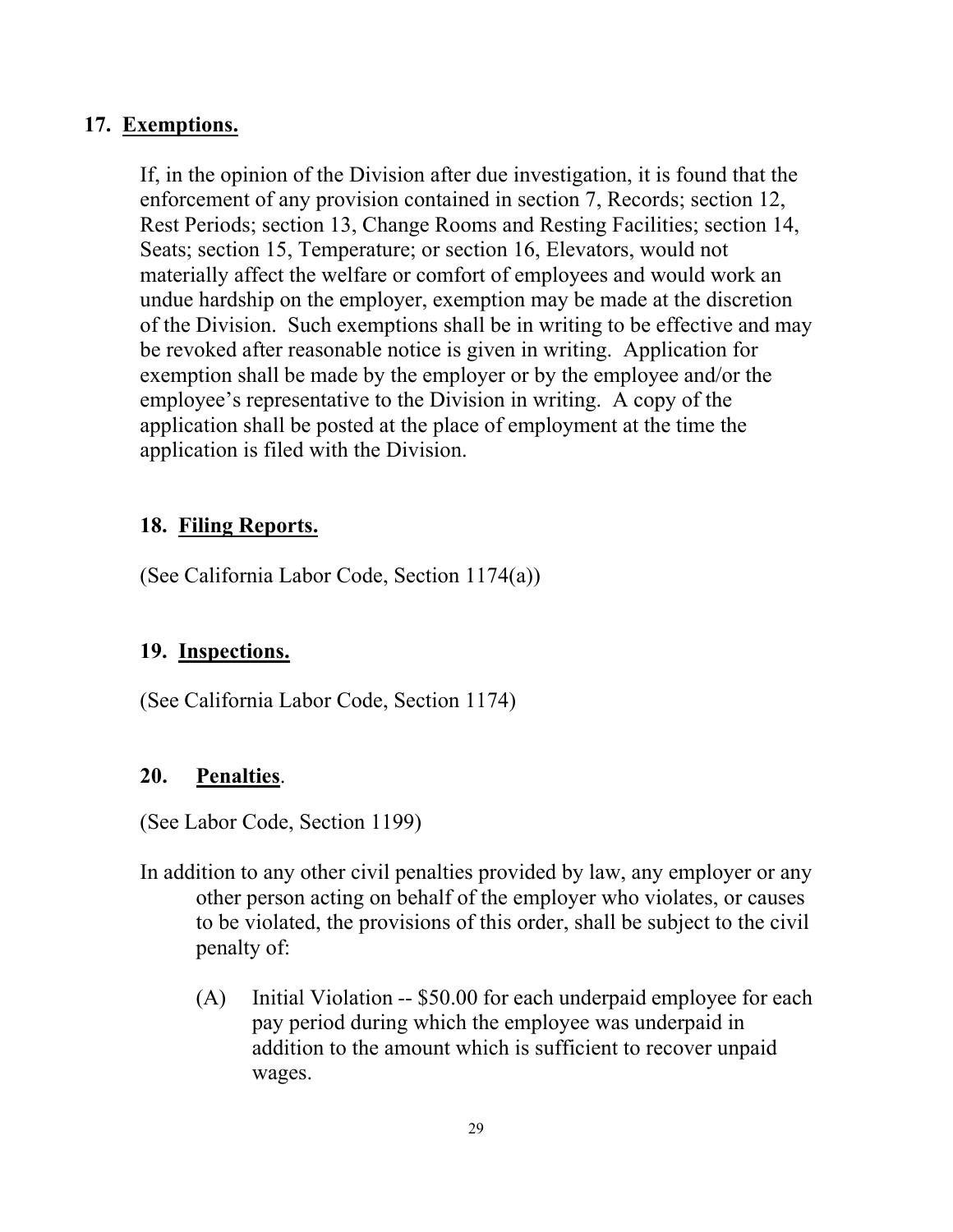- (B) Subsequent Violations -- \$100.00 for each underpaid employee for each pay period during which the employee was underpaid in addition to an amount which is sufficient to recover unpaid wages.
- (C) The affected employee shall receive payment of all wages recovered.

The Labor Commissioner may also issue citations pursuant to Labor Code § 1197.1 for payment of wages for overtime work in violation of this order.

#### **21. Separability.**

If the application of any provision of this Order, or any section, subsection, subdivision, sentence, clause, phrase, word, or portion of this Order should be held invalid or unconstitutional or unauthorized or prohibited by statute, the remaining provisions thereof shall not be affected thereby, but shall continue to be given full force and effect as if the part so held invalid or unconstitutional had not been included herein.

#### **22. Posting of Order.**

Every employer shall keep a copy of this Order posted in an area frequented by employees where it may be easily read during the work day. Where the location of work or other conditions make this impractical, every employer shall keep a copy of this Order and make it available to every employee upon request.

## **EXCERPTS FROM THE LABOR CODE**

**Section 98.6.** (a) No person shall discharge or in any manner discriminate against any employee because such employee has filed any bona fide complaint or claim or instituted or caused to be instituted any proceeding under or relating to his rights, which are under the jurisdiction of the Labor Commissioner, or has testified or is about to testify in any such proceeding or because of the exercise by such employee on behalf of himself or others of any rights afforded him.

(b) Any employee who is discharged, threatened with discharge, demoted, suspended, or in any other manner discriminated against in the terms and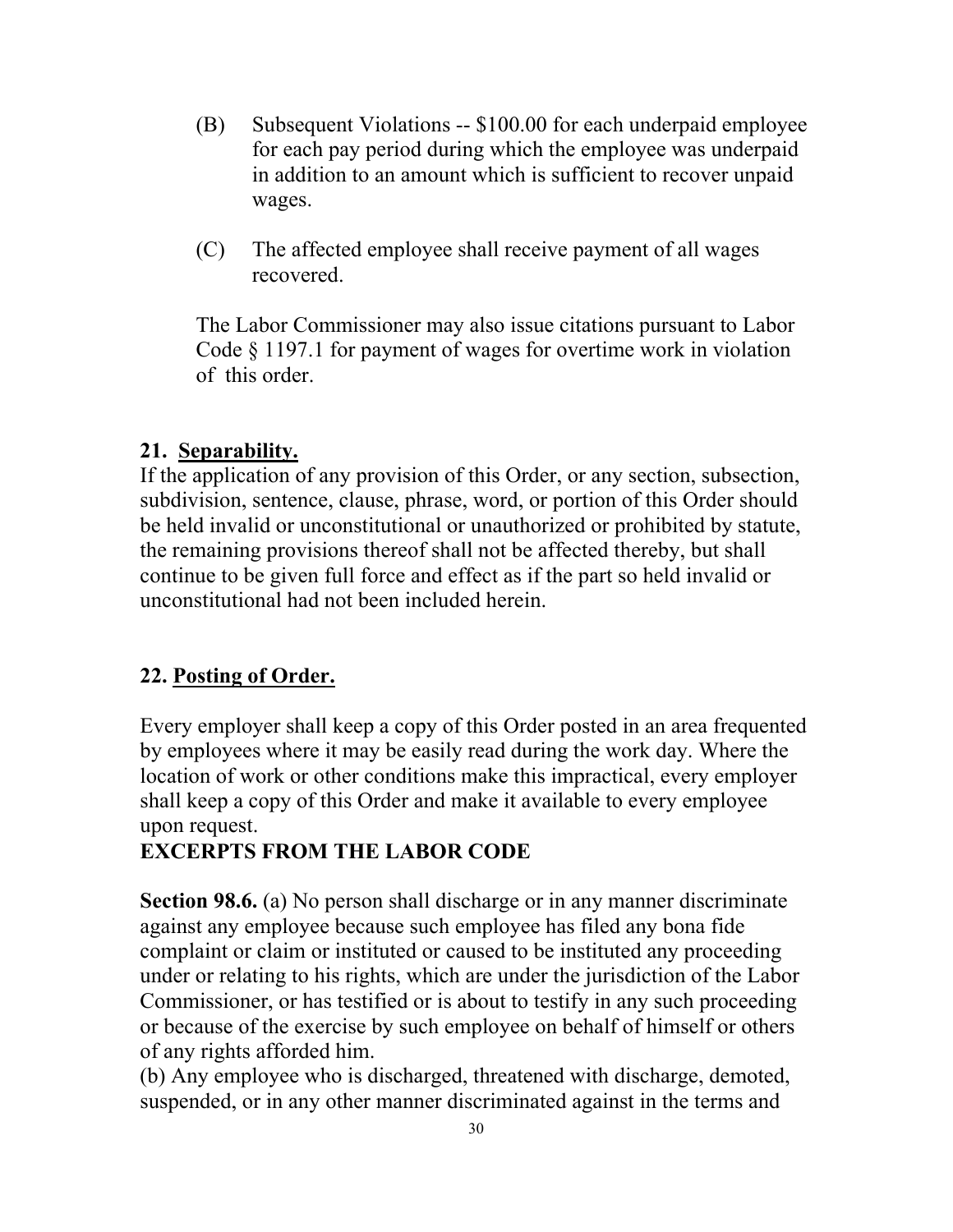conditions of such employment because such employee has made a bona fide complaint or claim to the division pursuant to this part shall be entitled to reinstatement and reimbursement for lost wages and work benefits caused by such acts of the employer. Any employer who willfully refuses to hire, promote, or otherwise restore an employee or former employee who has been determined to be eligible for such rehiring or promotion by a grievance procedure, arbitration or hearing authorized by law, is guilty of a misdemeanor.

**Note:** Nothing in this act shall be construed to entitle an employee to reinstatement or reimbursement for lost wages or work benefits if such employee willfully misrepresents any facts to support a complaint or claim filed with the Labor Commissioner.

**Section 200.** As used in this article: (a) "Wages" includes all amounts for labor performed by employees of every description, whether the amount is fixed or ascertained by the standard of time, task, piece, commission basis, or other method of calculation.

**Section 201.** If an employer discharges an employee, the wages earned and unpaid at the time of discharge are due and payable immediately.

**Section 202.** If an employee not having a written contract for a definite period quits his employment, his wages shall become due and payable not later than 72 hours thereafter, unless the employee has given 72 hours previous notice of his intention to quit, in which case the employee is entitled to his wages at the time of quitting.

**Section 226.** (a) Every employer shall semimonthly, or at the time of each payment of wages, furnish each of his or her employees either as a detachable part of the check, draft, or voucher paying the employee's wages, or separately when wages are paid by personal check or cash, an itemized statement in writing showing: (1) gross wages earned; (2) total hours worked by each employee whose compensation is based on an hourly wage; (3) all deductions; provided, that all deductions made on written orders of the employee may be aggregated and shown as one item; (4) net wages earned; (5) the inclusive dates of the period for which the employee is paid; (6) the name of the employee and his or her social security number; and (7) the name and address of the legal entity which is the employer.

**Section 1174.** Every person employing labor in this state shall:

(a) Furnish to the commission, at its request, reports or information which the commission requires to carry out this chapter. Such reports and information shall be verified if required by the commission or any member thereof.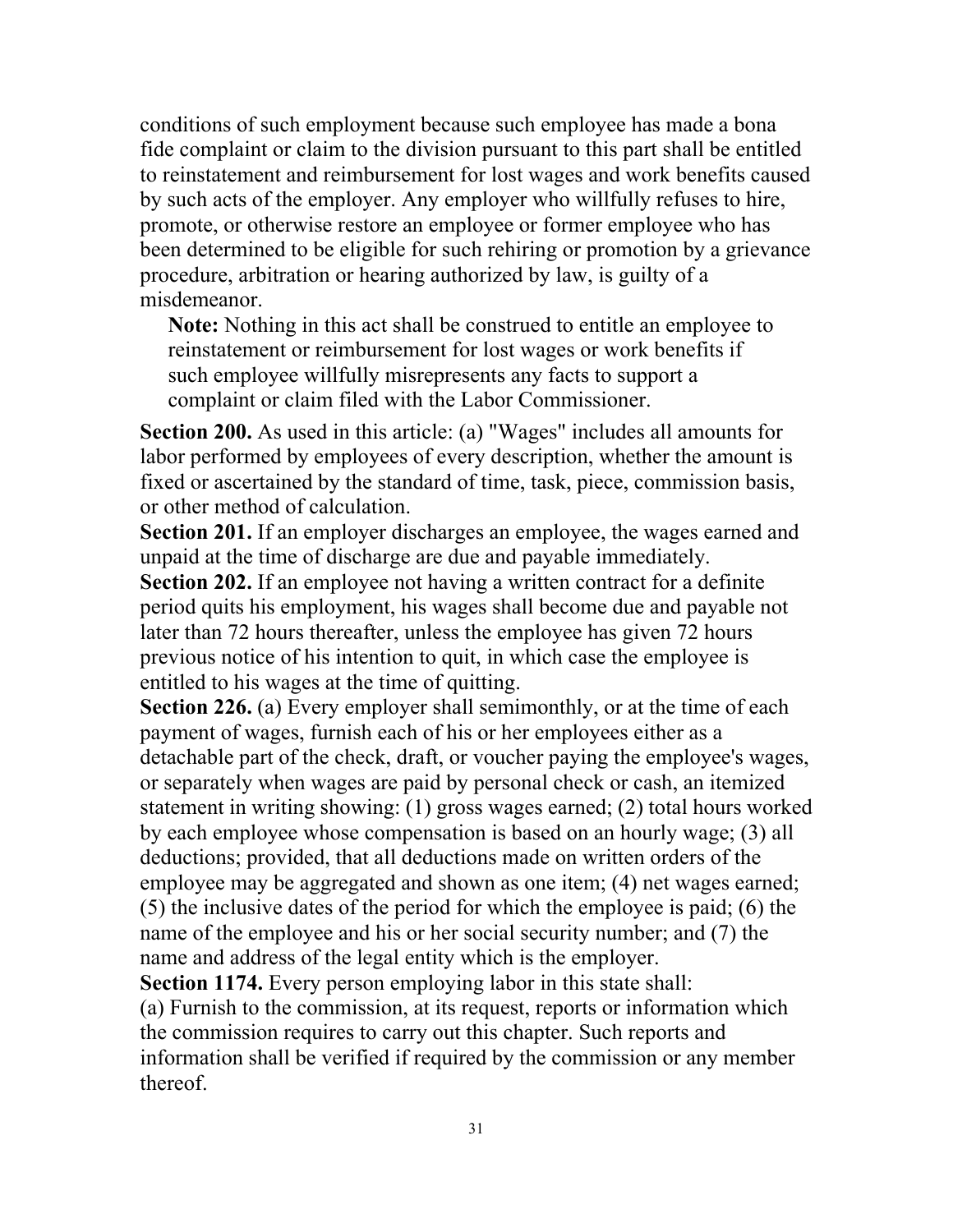(b) Allow any member of the commission or the employees of the Division of Labor Standards Enforcement free access to the place of business or employment of such person to secure any information or make any investigation which they are authorized by this chapter to ascertain or make. The commission may inspect or make excerpts, relating to the employment of employees, from the books, reports, contracts, payrolls, documents, or papers of such person.

(c) Keep a record showing the names and addresses of all employees employed and the ages of all minors.

(d) Keep at a central location in the state or at the plants or establishments at which employees are employed, payroll records showing the hours worked daily by, and the wages paid to, employees employed at the respective plants or establishments, and which shall be kept in accordance with rules established for this purpose by the commission, but in any case shall be kept on file for not less than two years. (1937 ch. 90, 1945 ch.1431, 1972 ch. 1122, 1979 ch. 373, 1990 ch. 1379)

**Section 1191.** For any occupation in which a minimum wage has been established, the commission may issue to an employee who is mentally or physically handicapped, or both, a special license authorizing the employment of the licensee for a period not to exceed one year from date of issue, at a wage less than the legal minimum wage. The commission shall fix a special minimum wage for the licensee. Such license may be renewed on a yearly basis.

**Section 1191.5.** Notwithstanding the provisions of Section 1191, the commission may issue a special license to a nonprofit organization such as a sheltered workshop or rehabilitation facility to permit the employment of employees who have been determined by the commission to meet the requirements in Section 1191 without requiring individual licenses of such employees. The commission shall fix a special minimum wage for such employees. The special license for the nonprofit corporation shall be renewed on a yearly basis, or more frequently as determined by the commission.

**Section 1199.** Every employer or other person acting either individually or as an officer, agent, or employee of another person is guilty of a misdemeanor and is punishable by a fine of not less than one hundred dollars (\$100) or by imprisonment for not less than 30 days, or by both, who does any of the following:

(a) Requires or causes any employee to work for longer hours than those fixed, or under conditions of labor prohibited by an order of the commission.